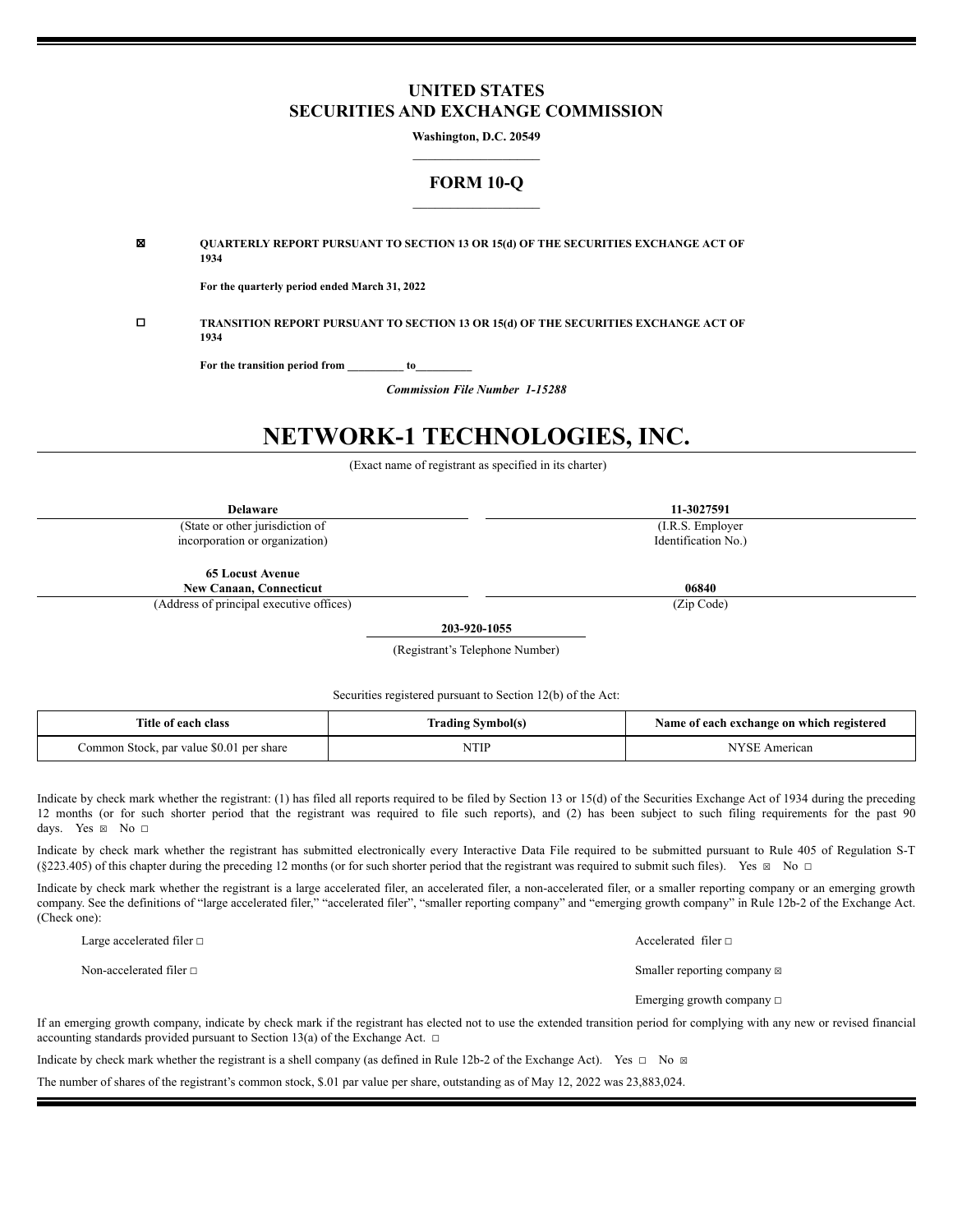## **NETWORK-1 TECHNOLOGIES, INC.**

## **Form 10-Q Index**

| PART I.           | <b>FINANCIAL INFORMATION</b>                                                                                                          | Page No.       |
|-------------------|---------------------------------------------------------------------------------------------------------------------------------------|----------------|
| Item 1.           | Condensed Consolidated Financial Statements (unaudited)                                                                               |                |
|                   | Condensed Consolidated Balance Sheets as of March 31, 2022 and December 31, 2021                                                      | $\overline{4}$ |
|                   | Condensed Consolidated Statements of Operations and Comprehensive (Loss) Income for the three months ended March 31, 2022 and<br>2021 | 5              |
|                   | Condensed Consolidated Statements of Changes in Stockholders' Equity for the three months ended March 31, 2022 and 2021               | 6              |
|                   | Condensed Consolidated Statements of Cash Flows for the three months ended March 31, 2022 and 2021                                    | $\overline{7}$ |
|                   | <b>Notes to Unaudited Condensed Consolidated Financial Statements</b>                                                                 | 8              |
| Item 2.           | Management's Discussion and Analysis of Financial Condition and Results of Operations                                                 | 21             |
| Item 3.           | Quantitative and Qualitative Disclosures About Market Risk                                                                            | 26             |
| Item 4.           | <b>Controls and Procedures</b>                                                                                                        | 26             |
| PART II.          | <b>OTHER INFORMATION</b>                                                                                                              |                |
| Item 1.           | <b>Legal Proceedings</b>                                                                                                              | 26             |
| Item 1A.          | <b>Risk Factors</b>                                                                                                                   | 27             |
| Item 2.           | Unregistered Sales of Equity Securities and Use of Proceeds                                                                           | 27             |
| Item 3.           | <b>Defaults Upon Senior Securities</b>                                                                                                | 27             |
| Item 5.           | <b>Other Information</b>                                                                                                              | 27             |
| Item 6.           | <b>Exhibits</b>                                                                                                                       | 28             |
| <b>Signatures</b> |                                                                                                                                       | 29             |
|                   |                                                                                                                                       |                |

## -2-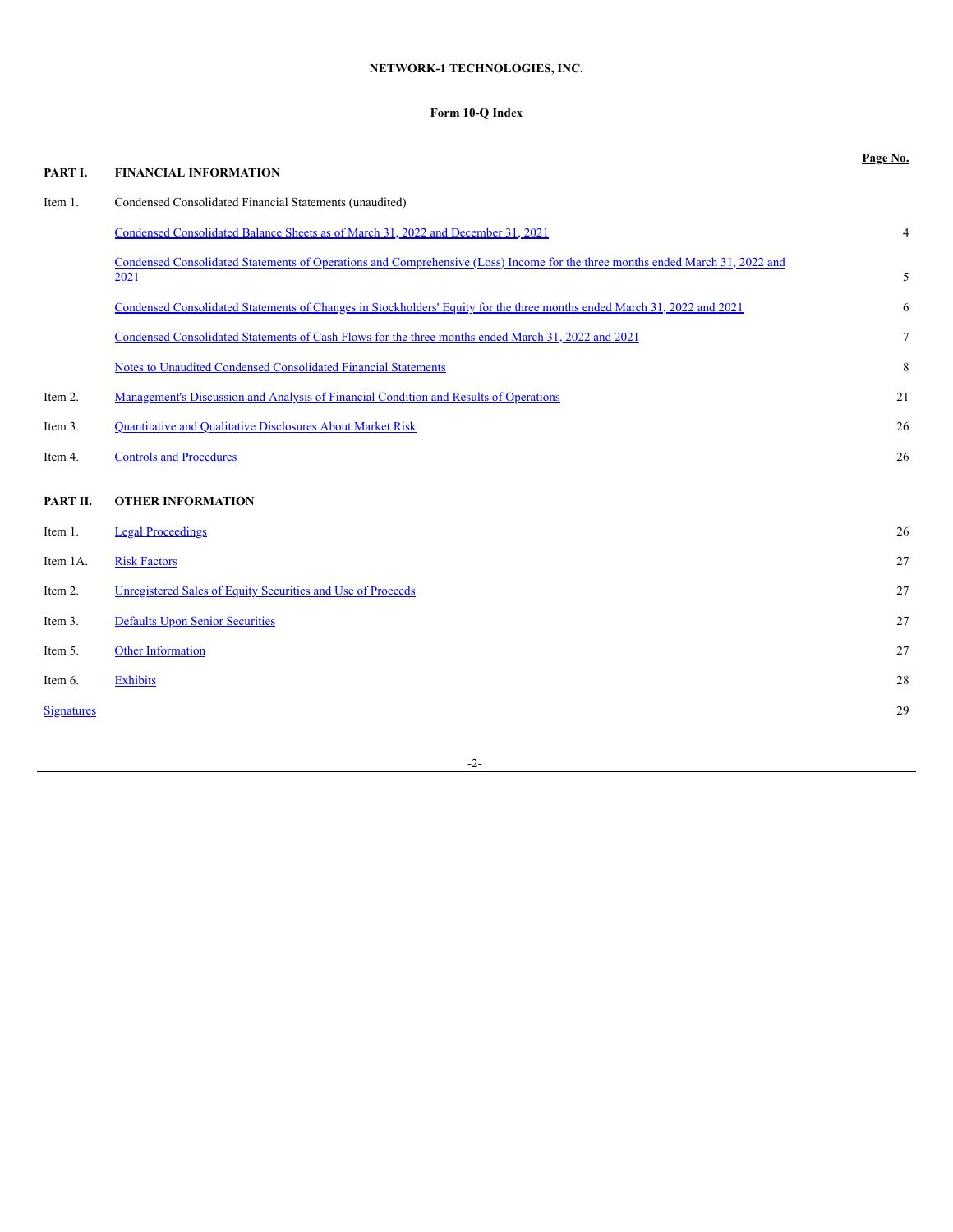## **SPECIAL NOTE REGARDING FORWARD-LOOKING STATEMENTS**

This Quarterly Report on Form 10-Q contains "forward-looking statements" that involve risks and uncertainties, as well as assumptions that, if they never materialize or prove incorrect, could cause our results to differ materially from those expressed or implied by such forward-looking statements. The statements contained in this Quarterly Report on Form 10-Q that are not purely historical are forward-looking statements within the meaning of Section 27A of the Securities Act of 1933, as amended, and Section 21E of the Securities Exchange Act of 1934, as amended. Such forward-looking statements include any expectation of earnings, revenue or other financial items; any statements of the plans, strategies and objectives of management for future operations; factors that may affect our operating results; statements related to future performance and other matters that do not relate strictly to historical facts or statements of assumptions underlying any of the foregoing. Forward-looking statements are often identified by the use of words such as, but not limited to, "anticipate," "believe," "can," "continue," "could," "estimate," "expect," "intend," "may," "will," "plan," "project," "seek," "should," "target," "would," and similar expressions or variations intended to identify forward-looking statements. These statements are based on the beliefs and assumptions of our management based on information currently available to management. Such forward-looking statements are subject to risks, uncertainties and other important factors that could cause actual results and the timing of certain events to differ materially from future results expressed or implied by such forward-looking statements. Except as required by law, we undertake no obligation to update any forward-looking statements to reflect events or circumstances after the date of such statements. Factors that could cause or contribute to such differences include various risks and uncertainties described below and elsewhere in this Quarterly Report on Form 10-Q as well as in our Annual Report on Form 10-K for the year ended December 31, 2021 (filed with the SEC on March 30, 2022). Furthermore, such forward-looking statements speak only as of the date of this report. Such risks and uncertainties include, but are not limited to, the following:

- our uncertain revenue;
- uncertainty of the outcome of our pending litigations;
- our ability to achieve future revenue from our patent portfolios;
- our ability to protect our patents;
- our ability to execute our strategy to acquire or make investments in high quality patents with significant licensing opportunities;
- our ability to enter into strategic relationships with third parties to license or otherwise monetize their intellectual property;
- our ability to achieve a return on our investment in ILiAD Biotechnologies, LLC;
- our ability to continue to acquire additional intellectual property;
- uncertainty as to whether cash dividends will continue to be paid;
- variations in our quarterly and annual operating results;
- the risk that we may be determined to be a personal holding company in 2022 or future years which may result in our issuing a special cash dividend to our stockholders to the extent we have undistributed personal holding company income resulting in less cash available for our operations and strategic transactions;
- the impact of Covid-19 causing delays in our legal proceedings; and
- legislative, regulatory and competitive developments.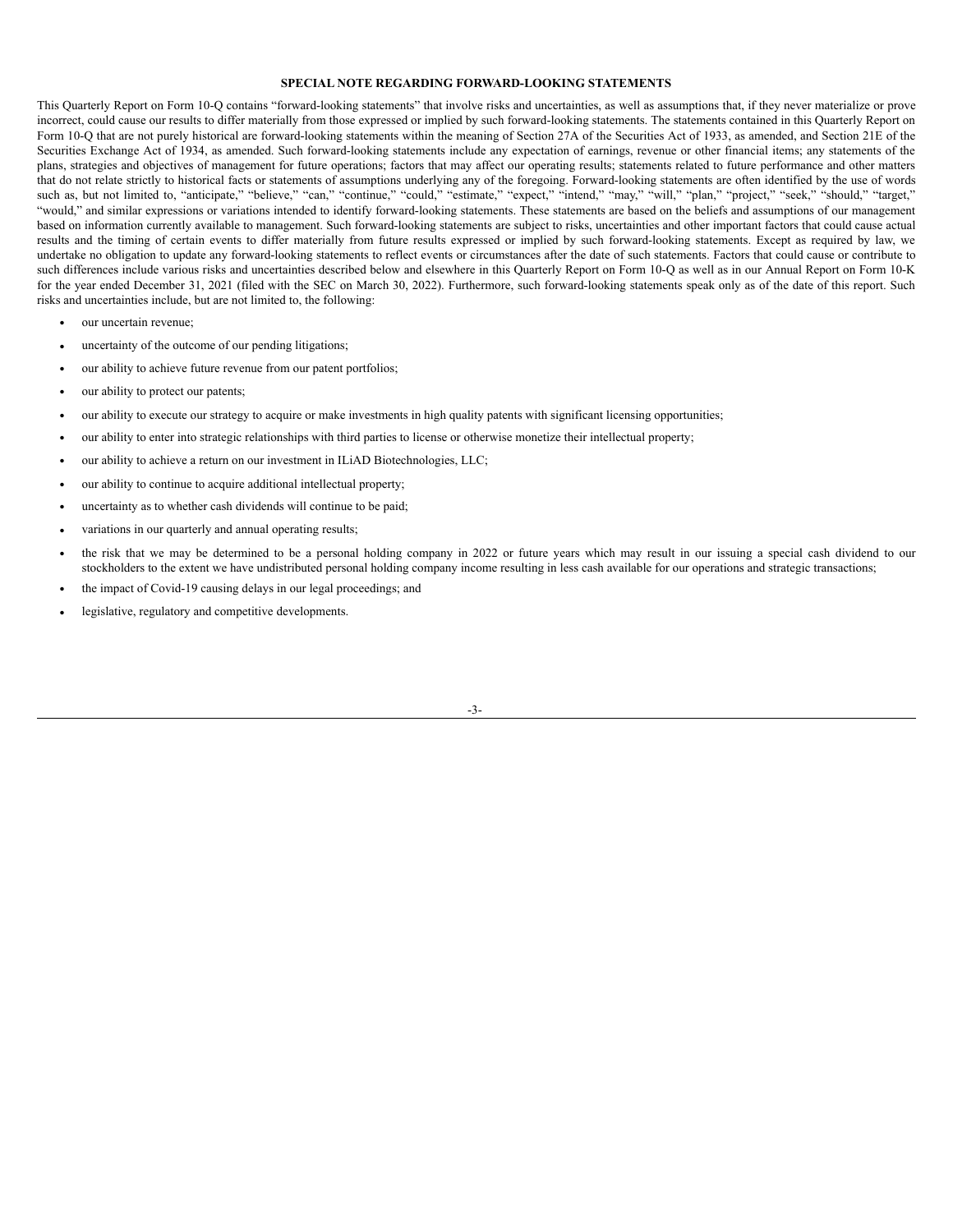## **PART I. FINANCIAL INFORMATION**

## <span id="page-3-0"></span>**Item 1. Condensed Consolidated Financial Statements**

## **NETWORK-1 TECHNOLOGIES, INC.**

CONDENSED CONSOLIDATED BALANCE SHEETS (UNAUDITED)

|                                                                  | March 31,<br>2022 |                  |
|------------------------------------------------------------------|-------------------|------------------|
| <b>ASSETS</b>                                                    |                   |                  |
| <b>CURRENT ASSETS:</b>                                           |                   |                  |
| Cash and cash equivalents                                        | \$<br>42,459,000  | \$<br>44,497,000 |
| Marketable securities, at fair value                             | 14,076,000        | 15,126,000       |
| Other current assets                                             | 111,000           | 150,000          |
| TOTAL CURRENT ASSETS                                             | 56,646,000        | 59,773,000       |
| <b>OTHER ASSETS:</b>                                             |                   |                  |
| Patents, net of accumulated amortization                         | 1,833,000         | 1,384,000        |
| Equity investment                                                | 2,218,000         | 2,651,000        |
| Convertible note investment                                      | 1,000,000         | 1,000,000        |
| Security deposits                                                | 13,000            | 13,000           |
| Total other assets                                               | 5,064,000         | 5,048,000        |
| <b>TOTAL ASSETS</b>                                              | 61,710,000<br>\$  | 64,821,000       |
|                                                                  |                   |                  |
| <b>LIABILITIES AND STOCKHOLDERS' EQUITY</b>                      |                   |                  |
| <b>CURRENT LIABILITIES:</b>                                      |                   |                  |
| Income taxes payable                                             | \$<br>2,952,000   | \$<br>2,952,000  |
| Accounts payable                                                 | 490,000           | 459,000          |
| Accrued contingency fees and related costs                       | 147,000           | 137,000          |
| Accrued payroll                                                  | 161,000           | 380,000          |
| Other accrued expenses                                           | 261,000           | 180,000          |
| Total current liabilities                                        | 4,011,000         | 4,108,000        |
| <b>LONG TERM LIABILITIES:</b>                                    |                   |                  |
| Deferred tax liability                                           | 102,000           | 554,000          |
|                                                                  |                   |                  |
| <b>TOTAL LIABILITIES</b>                                         | \$<br>4,113,000   | 4,662,000<br>S   |
| <b>COMMITMENTS AND CONTINGENCIES</b>                             |                   |                  |
| <b>STOCKHOLDERS' EQUITY</b>                                      |                   |                  |
| Preferred stock, \$0.01 par value, authorized 10,000,000 shares; |                   |                  |
| none issued and outstanding at March 31, 2022 and                |                   |                  |
| December 31, 2021                                                |                   |                  |
| Common stock, \$0.01 par value; authorized 50,000,000 shares;    |                   |                  |
| 23,883,024 and 23,792,212 shares issued and outstanding at       |                   |                  |
| March 31, 2022 and December 31, 2021, respectively               | 239,000           | 238,000          |
| Additional paid-in capital                                       | 66,415,000        | 66,361,000       |
| Accumulated deficit                                              | (9,042,000)       | (6,428,000)      |
| Accumulated other comprehensive loss                             | (15,000)          | (12,000)         |
| TOTAL STOCKHOLDERS' EQUITY                                       | 57,597,000        | 60,159,000       |
| TOTAL LIABILITIES AND STOCKHOLDERS' EQUITY                       | 61,710,000<br>\$  | 64,821,000       |
|                                                                  |                   |                  |

The accompanying notes are an integral part of the unaudited condensed consolidated financial statements.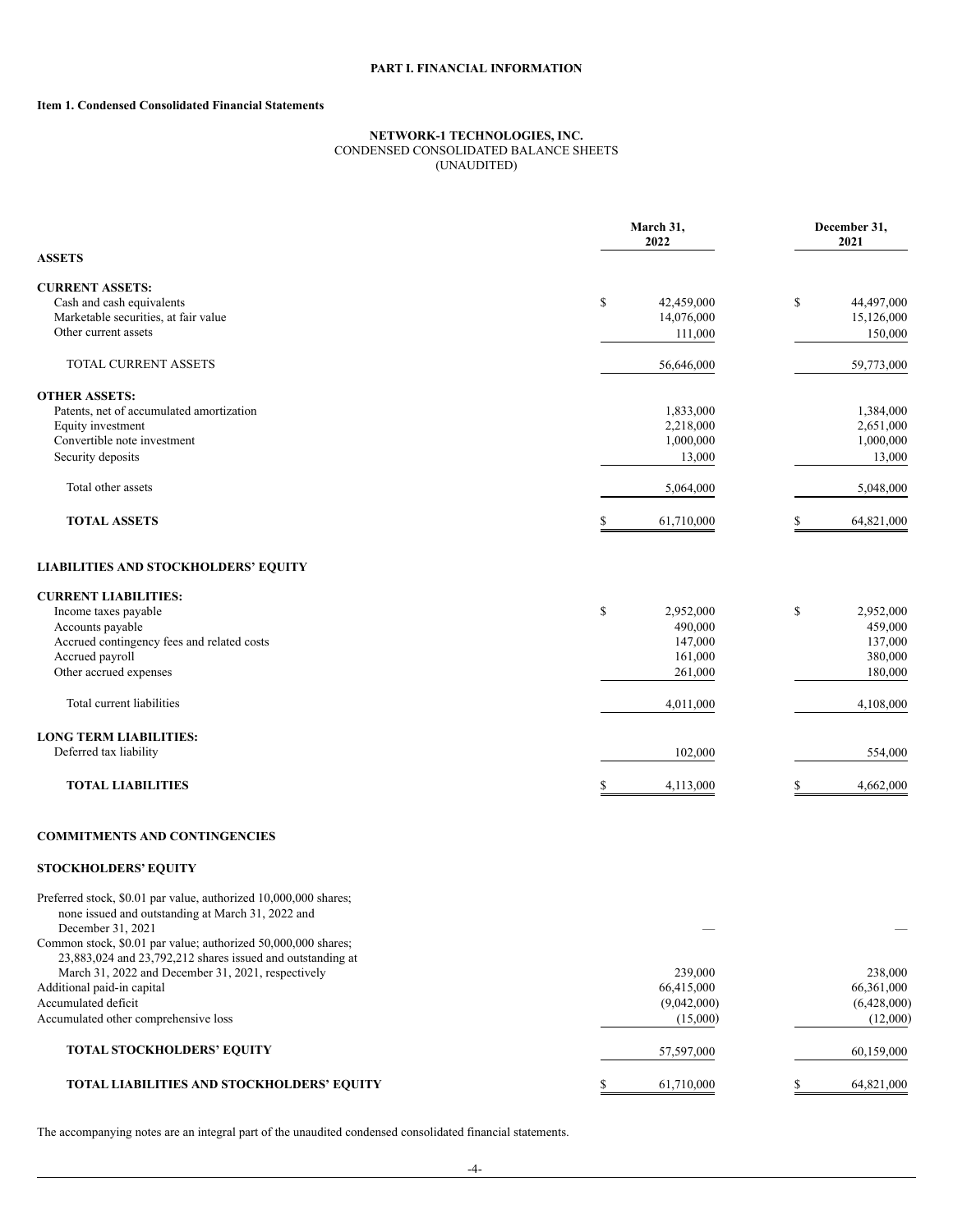### **NETWORK-1 TECHNOLOGIES, INC.** CONDENSED CONSOLIDATED STATEMENTS OF OPERATIONS AND COMPREHENSIVE (LOSS) INCOME (UNAUDITED)

<span id="page-4-0"></span>

|                                                                                               |                   | <b>Three Months Ended</b><br>March 31, |
|-----------------------------------------------------------------------------------------------|-------------------|----------------------------------------|
|                                                                                               | 2022              | 2021                                   |
| <b>REVENUE</b>                                                                                | \$                | \$<br>18,692,000                       |
| <b>OPERATING EXPENSES:</b>                                                                    |                   |                                        |
| Costs of revenue                                                                              |                   | 5,420,000                              |
| Professional fees and related costs                                                           | 250,000           | 355,000                                |
| General and administrative                                                                    | 517,000           | 513,000                                |
| Amortization of patents                                                                       | 75,000            | 74,000                                 |
| Stock-based compensation                                                                      | 55,000            | 59,000                                 |
| <b>TOTAL OPERATING EXPENSES</b>                                                               | 897,000           | 6,421,000                              |
| <b>OPERATING (LOSS) INCOME</b>                                                                | (897,000)         | 12,271,000                             |
| <b>OTHER (LOSS) INCOME:</b>                                                                   |                   |                                        |
| Interest and dividend income, net                                                             | 80,000            | 50,000                                 |
| Net realized and unrealized loss on marketable securities                                     | (514,000)         | (46,000)                               |
| Total other (loss) income, net                                                                | (434,000)         | 4,000                                  |
| (LOSS) INCOME BEFORE INCOME TAXES AND EQUITY IN NET LOSSES OF                                 |                   |                                        |
| <b>EQUITY METHOD INVESTEE</b>                                                                 | (1,331,000)       | 12,275,000                             |
| <b>INCOME TAX PROVISION:</b>                                                                  |                   |                                        |
| Current                                                                                       |                   | 890,000                                |
| Deferred taxes, net                                                                           | (452,000)         | 1,724,000                              |
| Total income tax (benefit) expense                                                            | (452,000)         | 2,614,000                              |
| (LOSS) INCOME BEFORE SHARE OF NET LOSSES OF EQUITY METHOD                                     |                   |                                        |
| <b>INVESTEE</b>                                                                               | (879,000)<br>S    | 9,661,000                              |
| SHARE OF NET LOSSES OF EQUITY METHOD INVESTEE                                                 | \$<br>(433,000)   | (210,000)                              |
| NET (LOSS) INCOME                                                                             | (1,312,000)<br>S  | 9,451,000                              |
| Net (loss) income per share:                                                                  |                   |                                        |
| <b>Basic</b>                                                                                  | (0.05)<br>S       | 0.39                                   |
| Diluted                                                                                       | S<br>(0.05)       | 0.38                                   |
| Weighted average common shares outstanding:                                                   |                   |                                        |
| Basic                                                                                         | 23,909,115        | 24, 107, 879                           |
| Diluted                                                                                       | 23,909,115        | 24,616,379                             |
| Cash dividends declared per share                                                             | S<br>0.05         | 0.05                                   |
| NET (LOSS) INCOME                                                                             | \$<br>(1,312,000) | 9,451,000                              |
| <b>OTHER COMPREHENSIVE (LOSS) INCOME</b>                                                      |                   |                                        |
| Net unrealized holding (loss) gain on corporate bonds and notes during the period, net of tax | (3,000)           | 11,000                                 |
| <b>COMPREHENSIVE (LOSS) INCOME</b>                                                            | (1,315,000)<br>S  | 9,462,000                              |

The accompanying notes are an integral part of the unaudited condensed consolidated financial statements.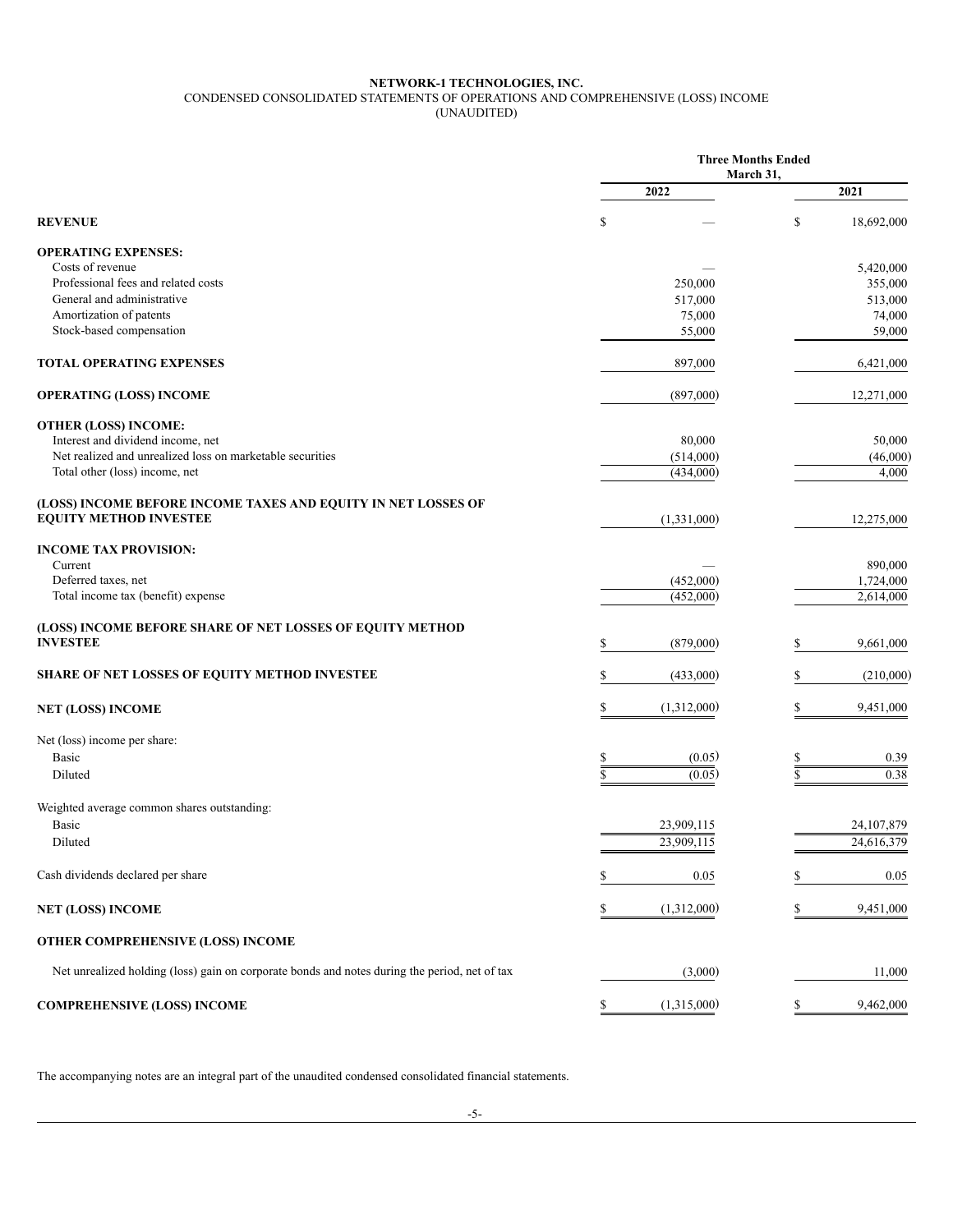## **NETWORK-1 TECHNOLOGIES, INC.** CONDENSED CONSOLIDATED STATEMENTS OF CHANGES IN STOCKHOLDERS' EQUITY (UNAUDITED)

## **THREE MONTHS ENDED MARCH 31, 2022**

<span id="page-5-0"></span>

|                                                    | <b>Common Stock</b> |            | <b>Additional</b>  |                        | Accumulated<br>Other           | <b>Total</b>                   |
|----------------------------------------------------|---------------------|------------|--------------------|------------------------|--------------------------------|--------------------------------|
|                                                    | <b>Shares</b>       | Amount     | Paid-in<br>Capital | Accumulated<br>Deficit | Comprehensive<br>Income (Loss) | Stockholders'<br><b>Equity</b> |
| Balance – December 31, 2021                        | 23,792,212          | \$ 238,000 | \$66,361,000       | \$(6,428,000)          | (12,000)<br>ъ                  | \$60,159,000                   |
| Dividends and dividend equivalents declared        |                     |            |                    | (1,190,000)            |                                | (1,190,000)                    |
| Stock-based compensation                           |                     |            | 55,000             |                        |                                | 55,000                         |
| Vesting of restricted stock units                  | 136,250             | 000.1      | (1,000)            |                        |                                |                                |
| Value of shares delivered to pay withholding taxes | (45, 438)           |            |                    | (112,000)              |                                | (112,000)                      |
| Net unrealized loss on corporate bonds and notes   |                     |            |                    |                        | (3,000)                        | (3,000)                        |
| Net loss                                           |                     |            |                    | (1,312,000)            |                                | (1,312,000)                    |
| Balance – March 31, 2022                           | 23.883.024          | 239,000    | \$66,415,000       | (9,042,000)            | (15,000)                       | 57,597,000                     |

## **THREE MONTHS ENDED MARCH 31, 2021**

|                                                  |               | Common Stock |                    |                        | Accumulated<br><b>Other</b>    | <b>Total</b>                   |  |
|--------------------------------------------------|---------------|--------------|--------------------|------------------------|--------------------------------|--------------------------------|--|
|                                                  | <b>Shares</b> | Amount       | Paid-in<br>Capital | Accumulated<br>Deficit | Comprehensive<br>Income (Loss) | Stockholders'<br><b>Equity</b> |  |
| Balance – December 31, 2020                      | 24, 105, 879  | \$ 241,000   | \$66,124,000       | \$(17,193,000)         | S<br>(10,000)                  | 49,162,000<br>S.               |  |
| Dividends and dividend equivalents declared      |               |              |                    | (1,216,000)            |                                | (1,216,000)                    |  |
| Stock-based compensation                         |               |              | 59,000             |                        |                                | 59,000                         |  |
| Vesting of restricted stock units                | 11,250        |              |                    |                        |                                |                                |  |
| Net unrealized gain on corporate bonds and notes |               |              |                    |                        | 11.000                         | 11,000                         |  |
| Net income                                       |               |              |                    | 9,451,000              |                                | 9,451,000                      |  |
| Balance – March 31, 2021                         | 24, 117, 129  | \$241,000    | \$66,183,000       | (8,958,000)            | 1,000                          | 57,467,000                     |  |

The accompanying notes are an integral part of the unaudited condensed consolidated financial statements.

-6-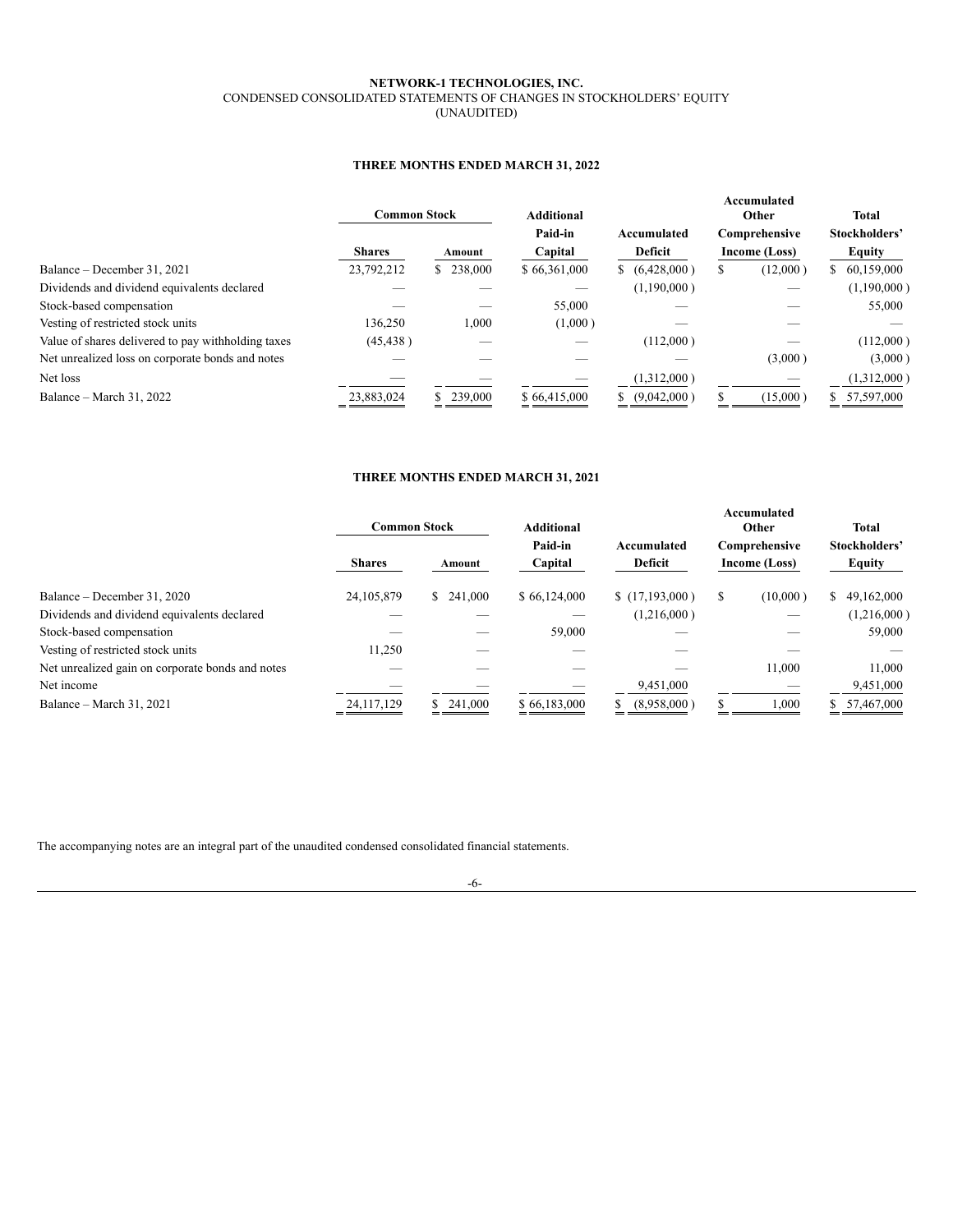#### **NETWORK-1 TECHNOLOGIES, INC.** CONDENSED CONSOLIDATED STATEMENTS OF CASH FLOWS (UNAUDITED)

|                                                                                      | <b>Three Months Ended</b><br>March 31, |             |    |              |
|--------------------------------------------------------------------------------------|----------------------------------------|-------------|----|--------------|
|                                                                                      |                                        | 2022        |    | 2021         |
|                                                                                      |                                        |             |    |              |
| <b>CASH FLOWS FROM OPERATING ACTIVITIES:</b>                                         | \$                                     | (1,312,000) | \$ | 9.451.000    |
| Net (loss) income                                                                    |                                        |             |    |              |
| Adjustments to reconcile net (loss) income to net cash used in operating activities: |                                        |             |    |              |
| Amortization of patents                                                              |                                        | 75,000      |    | 74,000       |
| Stock-based compensation                                                             |                                        | 55,000      |    | 59,000       |
| Loss from equity investment                                                          |                                        | 433,000     |    | 210,000      |
| Unrealized loss on marketable securities                                             |                                        | 510,000     |    | 23,000       |
| Deferred tax expense (benefit)                                                       |                                        | (452,000)   |    | 1,724,000    |
| Changes in operating asset and liabilities:                                          |                                        |             |    |              |
| Royalty receivables                                                                  |                                        |             |    | (18,692,000) |
| Other current assets                                                                 |                                        | 39,000      |    | 32,000       |
| Income taxes payable                                                                 |                                        |             |    | 890,000      |
|                                                                                      |                                        |             |    |              |
| Security deposit                                                                     |                                        |             |    | 8,000        |
| Accounts payable                                                                     |                                        | 31,000      |    | (232,000)    |
| Accrued expenses                                                                     |                                        | (128,000)   |    | 5,078,000    |
| <b>NET CASH USED IN OPERATING ACTIVITIES</b>                                         |                                        | (749,000)   |    | (1,375,000)  |
| <b>CASH FLOWS FROM INVESTING ACTIVITIES:</b>                                         |                                        |             |    |              |
| Sales of marketable securities                                                       |                                        | 1,100,000   |    | 4,499,000    |
| Purchases of marketable securities                                                   |                                        | (563,000)   |    | (2,293,000)  |
| Development of patents                                                               |                                        | (524,000)   |    | (8,000)      |
| Convertible note investment                                                          |                                        |             |    | (1,000,000)  |
| NET CASH PROVIDED BY INVESTING ACTIVITIES                                            |                                        | 13,000      |    | 1,198,000    |
| <b>CASH FLOWS FROM FINANCING ACTIVITIES:</b>                                         |                                        |             |    |              |
| Cash dividends paid                                                                  |                                        | (1,190,000) |    | (1,206,000)  |
| Value of shares delivered to fund withholding taxes                                  |                                        | (112,000)   |    |              |
|                                                                                      |                                        |             |    |              |
| NET CASH USED IN FINANCING ACTIVITIES:                                               |                                        | (1,302,000) |    | (1,206,000)  |
| NET DECREASE IN CASH AND CASH EQUIVALENTS                                            |                                        | (2,038,000) |    | (1,383,000)  |
| CASH AND CASH EQUIVALENTS, beginning of period                                       |                                        | 44,497,000  |    | 25,505,000   |
| CASH AND CASH EQUIVALENTS, end of period                                             | \$                                     | 42,459,000  |    | 24,122,000   |
| SUPPLEMENTAL DISCLOSURE OF CASH FLOW INFORMATION                                     |                                        |             |    |              |
|                                                                                      |                                        |             |    |              |
| Cash paid during the period for:                                                     |                                        |             |    |              |
| Interest                                                                             | \$                                     |             | \$ |              |
| Income taxes                                                                         | \$                                     |             | \$ |              |
| <b>NON-CASH FINANCING ACTIVITY</b>                                                   |                                        |             |    |              |
| Accrued dividend rights on restricted stock units                                    | \$                                     |             | \$ | 10,000       |
|                                                                                      |                                        |             |    |              |

The accompanying notes are an integral part of the unaudited condensed consolidated financial statements.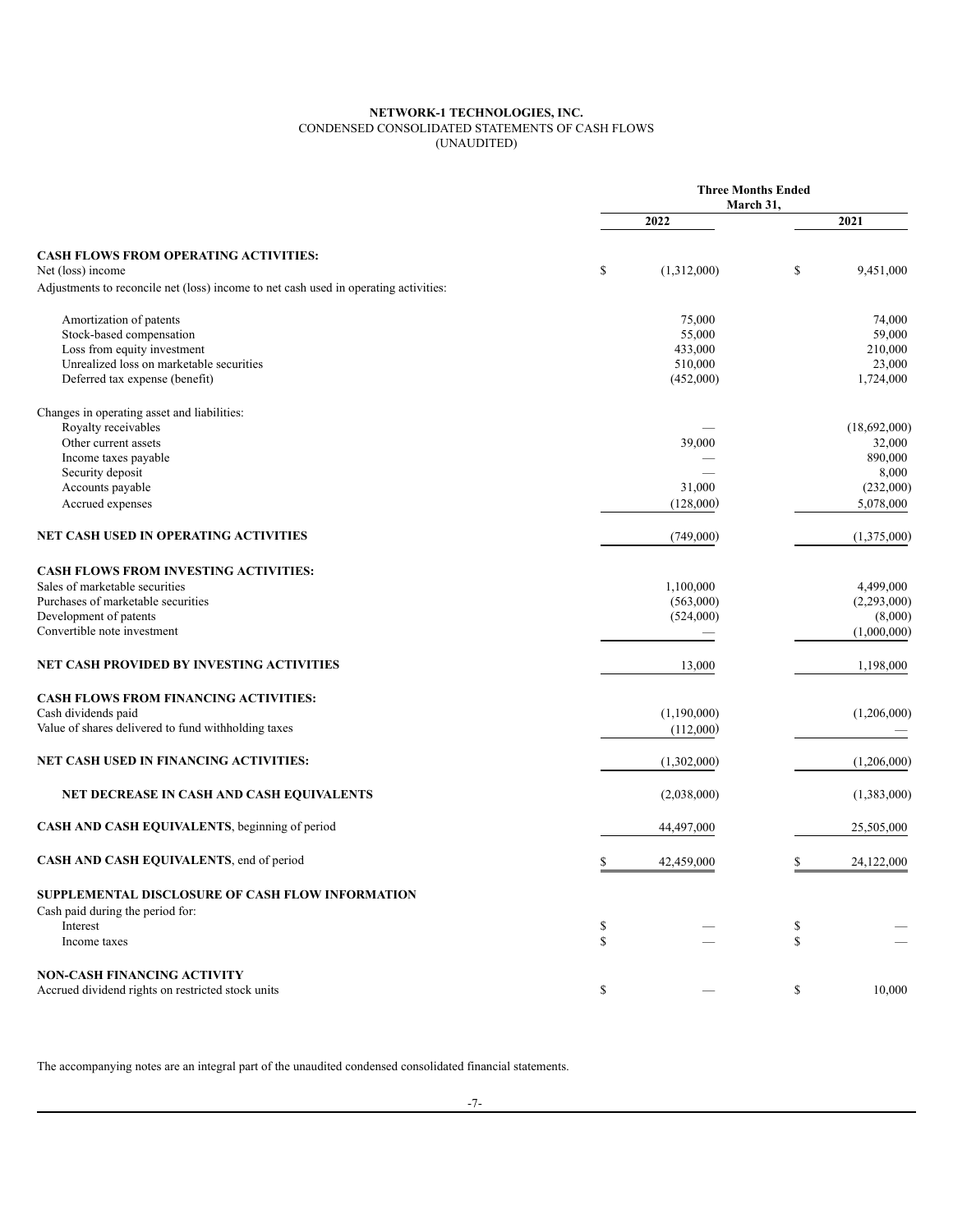#### **NETWORK-1 TECHNOLOGIES, INC.**

#### **NOTES TO UNAUDITED CONDENSED CONSOLIDATED FINANCIAL STATEMENTS**

#### <span id="page-7-0"></span>**NOTE A – BASIS OF PRESENTATION AND NATURE OF BUSINESS**

### **[1] BASIS OF PRESENTATION**

The accompanying condensed consolidated financial statements are unaudited, but, in the opinion of the management of Network-1 Technologies, Inc. (the "Company"), contain all adjustments consisting only of normal recurring items which the Company considers necessary for the fair presentation of the Company's financial position as of March 31, 2022, and the results of its operations and comprehensive income (loss) for the three month periods ended March 31, 2022 and March 31, 2021, changes in stockholders' equity for the three month periods ended March 31, 2022 and March 31, 2021, and its cash flows for the three month periods ended March 31, 2022 and March 31, 2021. The unaudited condensed consolidated financial statements included herein have been prepared in accordance with the accounting principles generally accepted in the United States of America (U.S. GAAP) for interim financial information and the instructions to Form 10-Q and Regulation S-X. Accordingly, certain information and footnote disclosures normally included in the consolidated financial statements prepared in accordance with U.S. GAAP may have been omitted pursuant to such rules and regulations, although management believes that the disclosures are adequate to make the information presented not misleading. These unaudited condensed consolidated financial statements should be read in conjunction with the audited consolidated financial statements for the year ended December 31, 2021 included in the Company's Annual Report on Form 10-K filed with the Securities and Exchange Commission on March 30, 2022. The results of operations for the three months ended March 31, 2022 are not necessarily indicative of the results of operations to be expected for the full year.

The accompanying unaudited condensed consolidated financial statements include accounts of the Company and its wholly-owned subsidiaries, Mirror Worlds Technologies, LLC. and HFT Solutions, LLC.

On March 17, 2022, the Company formed HFT Solutions, LLC for the purpose of acquiring its HFT patent portfolio (see Note G[2] hereof). All intercompany balances and transactions have been eliminated on consolidation.

## **[2] BUSINESS**

The Company is engaged in the development, licensing and protection of its intellectual property assets. The Company presently owns ninety-six (96) patents including (i) the Cox patent portfolio (the "Cox Patent Portfolio) relating to enabling technology for identifying media content on the Internet and taking further actions to be performed after such identification; (ii) the M2M/IoT patent portfolio (the "M2M/IoT Patent Portfolio") relating to, among other things, enabling technology for authenticating, provisioning and using embedded sim cards in next generation IoT, Machine-to-Machine, and other mobile devices, including smartphones, tablets and computers; (iii) the HFT patent portfolio (the "HFT Patent Portfolio") covering certain advanced technologies relating to high frequency trading, which inventions specifically address technological problems associated with speed and latency and provide critical latency gains in trading systems where the difference between success and failure may be measured in nanoseconds; (iv) the Mirror Worlds patent portfolio (the "Mirror Worlds Patent Portfolio") relating to foundational technologies that enable unified search and indexing, displaying and archiving of documents in a computer system; and (v) the remote power patent (the "Remote Power Patent") covering delivery of power over Ethernet (PoE) cables for the purpose of remotely powering network devices, such as wireless access ports, IP phones and network based cameras.

-8-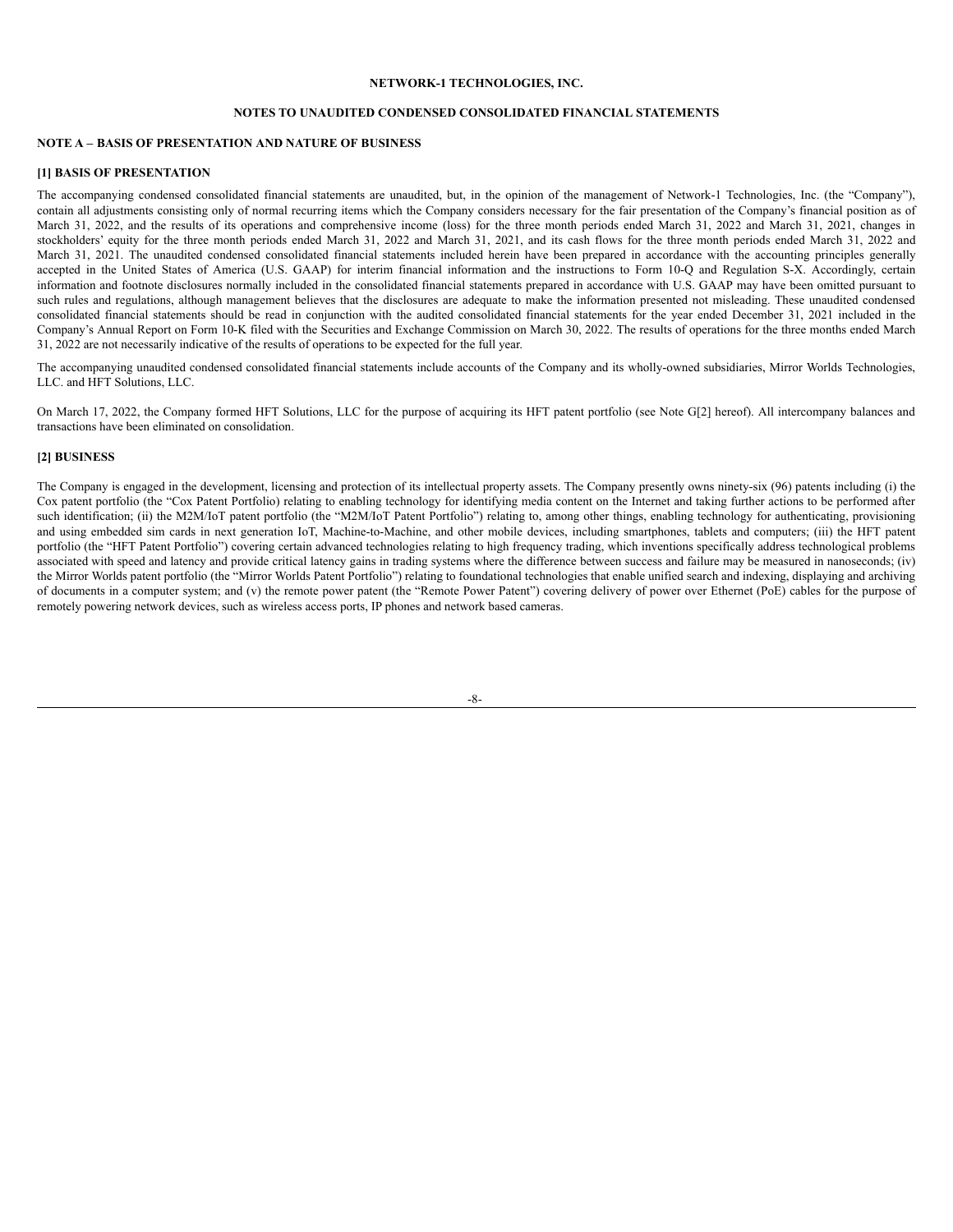## **NOTE A – BASIS OF PRESENTATION AND NATURE OF BUSINESS (CONTINUED)**

The Company had been dependent upon its Remote Power Patent for a significant portion of its revenue. The Company no longer receives licensing revenue for its Remote Power Patent for any period subsequent March 7, 2020 (the expiration date of the patent). Except for the Company's pending legal proceeding against NETGEAR, Inc. involving its Remote Power Patent, the Company's future revenue is entirely dependent on its ability to monetize its other patent assets.

The Company's current strategy includes continuing to pursue licensing opportunities for its patent portfolios. In addition, the Company reviews opportunities to acquire or license additional intellectual property as well as other strategic alternatives. The Company's patent acquisition and development strategy is to focus on acquiring high quality patents which management believes have the potential to generate significant licensing opportunities as the Company has achieved with respect to its Remote Power Patent and Mirror Worlds Patent Portfolio. In addition, the Company may also enter into strategic relationships with third parties to develop, commercialize, license or otherwise monetize their intellectual property.

## **NOTE B – SUMMARY OF SIGNIFICANT ACCOUNTING POLICIES**

#### **[1] Use of Estimates and Assumptions**

The preparation of the unaudited condensed consolidated financial statements in conformity with U.S. GAAP requires management to make estimates and assumptions that affect the reported amounts of assets and liabilities and disclosure of contingent assets and liabilities at the date of the unaudited condensed consolidated financial statements, and the reported amounts of revenues and expenses during the reporting periods. The significant estimates and assumptions made in the preparation of the Company's unaudited condensed consolidated financial statements include legal fees and related costs, income taxes, valuation of patents and equity method investments, including evaluation of the Company's basis difference. Actual results could be materially different from those estimates, upon which the carrying values were based.

#### **[2] Cash and Cash Equivalents**

The Company maintains cash deposits in high quality financial institutions insured by the Federal Deposit Insurance Corporation ("FDIC"). Accounts at each institution are insured by the FDIC up to \$250,000. At March 31, 2022, the Company maintained a cash balance of \$8,325,000 in excess of the FDIC insured limit.

The Company considers all highly liquid short-term investments, including certificates of deposit and money market funds, that are purchased with an original maturity of three months or less to be cash equivalents.

## **[3] Marketable Securities**

The Company's marketable securities are comprised of fixed income mutual funds, corporate bonds and notes. The Company's marketable securities are measured at fair value and are accounted for in accordance with ASU 2016-01. Unrealized holding gains and losses on fixed income mutual funds are recorded in net realized and unrealized gain (loss) from investments on the unaudited condensed consolidated statements of operations and comprehensive income (loss). Unrealized holding gains and losses, net of the related tax effect, on corporate bonds and notes are excluded from earnings and are reported as a separate component of stockholders' equity until realized. Dividend and interest income are recognized when earned. Realized gains and losses are included in earnings and are derived using the specific identification method for determining the cost of the marketable securities.

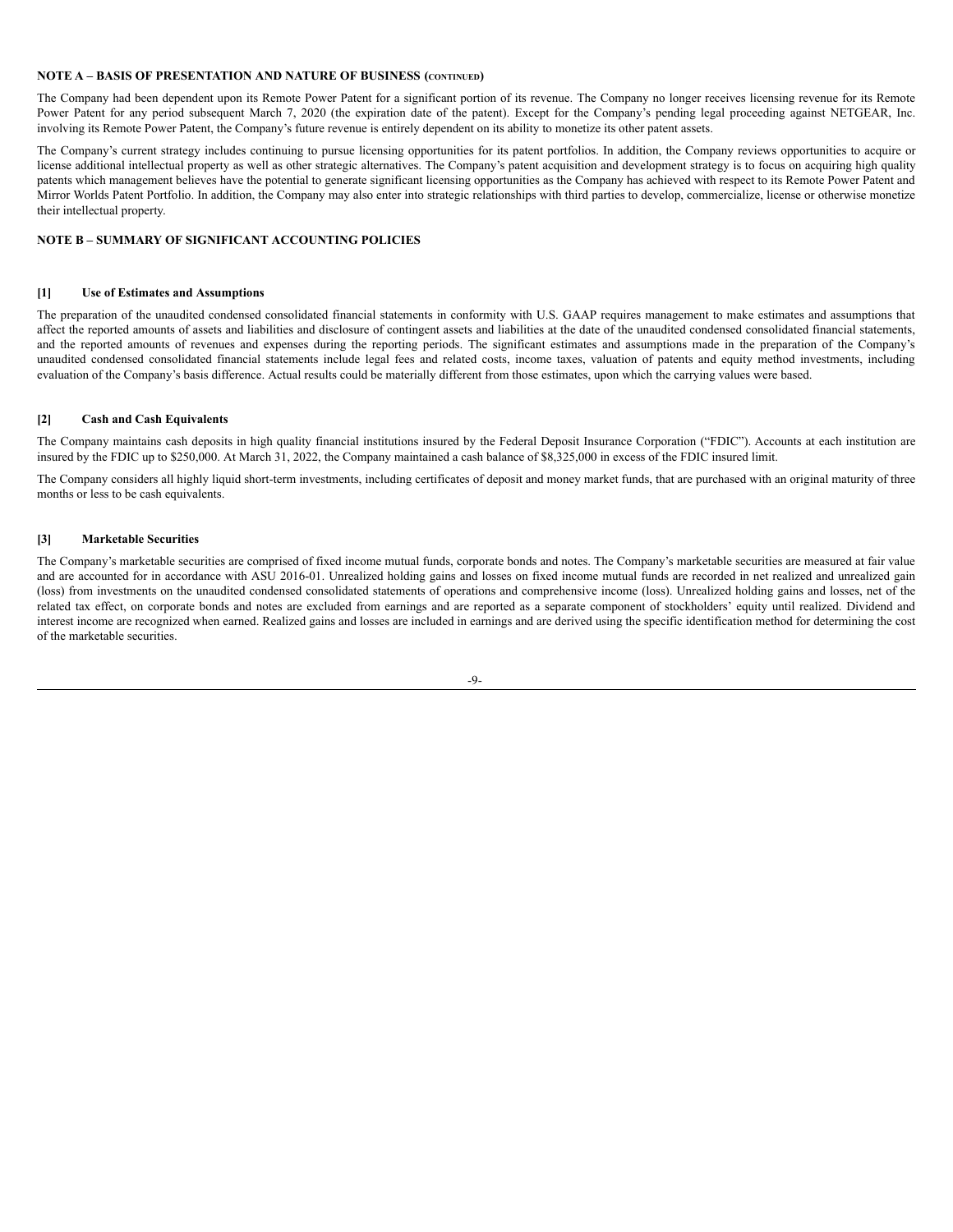## **NOTE B – SUMMARY OF SIGNIFICANT ACCOUNTING POLICIES (CONTINUED)**

#### **[4] Revenue Recognition**

Under ASC 606, revenue is recognized when the Company completes the licensing of its intellectual property to its licensees, in an amount that reflects the consideration the Company expects to be entitled to in exchange for licensing its intellectual property.

The Company determines revenue recognition through the following steps:

- identification of the license agreement;
- identification of the performance obligations in the license agreement;
- determination of the consideration for the license;
- allocation of the transaction price to the performance obligations in the contract; and
- recognition of revenue when the Company satisfies its performance obligations.

The Company relies on royalty reports received from third party licensees to record its revenue. From time to time, the Company may audit or otherwise dispute royalties reported from licensees. Any adjusted royalty revenue as a result of such audits or dispute is recorded by the Company in the period in which such adjustment is agreed to by the Company and the licensee or otherwise determined.

Revenue from the Company's patent licensing business is generated from negotiated license agreements. The timing and amount of revenue recognized from each licensee depends upon a variety of factors, including the terms of each agreement and the nature of the obligations of the parties. These agreements may include, but not be limited to, elements related to past infringement liabilities, non-refundable upfront license fees, and ongoing royalties on licensed products sold by the licensee. Generally, in the event of a litigation settlement related to the Company's assertion of patent infringement involving its intellectual property, defendants will either pay (i) a non-refundable lump sum payment for a non-exclusive fully-paid license, or (ii) a non-refundable lump sum payment (license initiation fee) together with an ongoing obligation to pay quarterly or monthly royalties to the Company for the life of the licensed patent.

## **[5] Stock-Based Compensation**

The Company accounts for its stock-based compensation awards to employees and directors in accordance with FASB ASC Topic 718, *Compensation* **―** *Stock Compensation* ("ASC 718"). ASC 718 requires all stock-based compensation to employees, including grants of employee stock options and restricted stock units, to be recognized in the unaudited condensed consolidated statements of operations and comprehensive income (loss) based on their grant date fair values.

Compensation expense related to awards to employees is recognized on a straight-line basis based on the grant date fair value over the associated service period of the award, which is generally the vesting term. The Company uses the Black-Scholes option pricing model to determine the grant date fair value of options granted. The fair value of restricted stock units is determined based on the number of shares underlying the grant and either the quoted market price of the Company's common stock on the date of grant for time-based and performance-based awards, or the fair value on the date of grant using the Monte Carlo Simulation model for market-based awards.

### **[6] Equity Method Investments**

Equity method investments are equity securities in entities the Company does not control but over which it has the ability to exercise significant influence. These investments are accounted for under the equity method of accounting in accordance with ASC 323, *Investments — Equity Method and Joint Ventures* (see Note J hereof). Equity method investments are measured at cost minus impairment, if any, plus or minus the Company's share of an investee's income or loss. The Company's proportionate share of the income or loss from equity method investments is recognized on a one-quarter lag. When the Company's carrying value in an equity method investment is reduced to zero, no further losses are recorded in the Company's financial statements unless the Company guaranteed obligations of the investee company or has committed additional funding. When the investee company subsequently reports income, the Company will not record its share of such income until it equals the amount of its share of losses not previously recognized. Upon sale of equity method investments, the difference between sales proceeds and the carrying amount of the equity investment is recognized in profit or loss.

-10-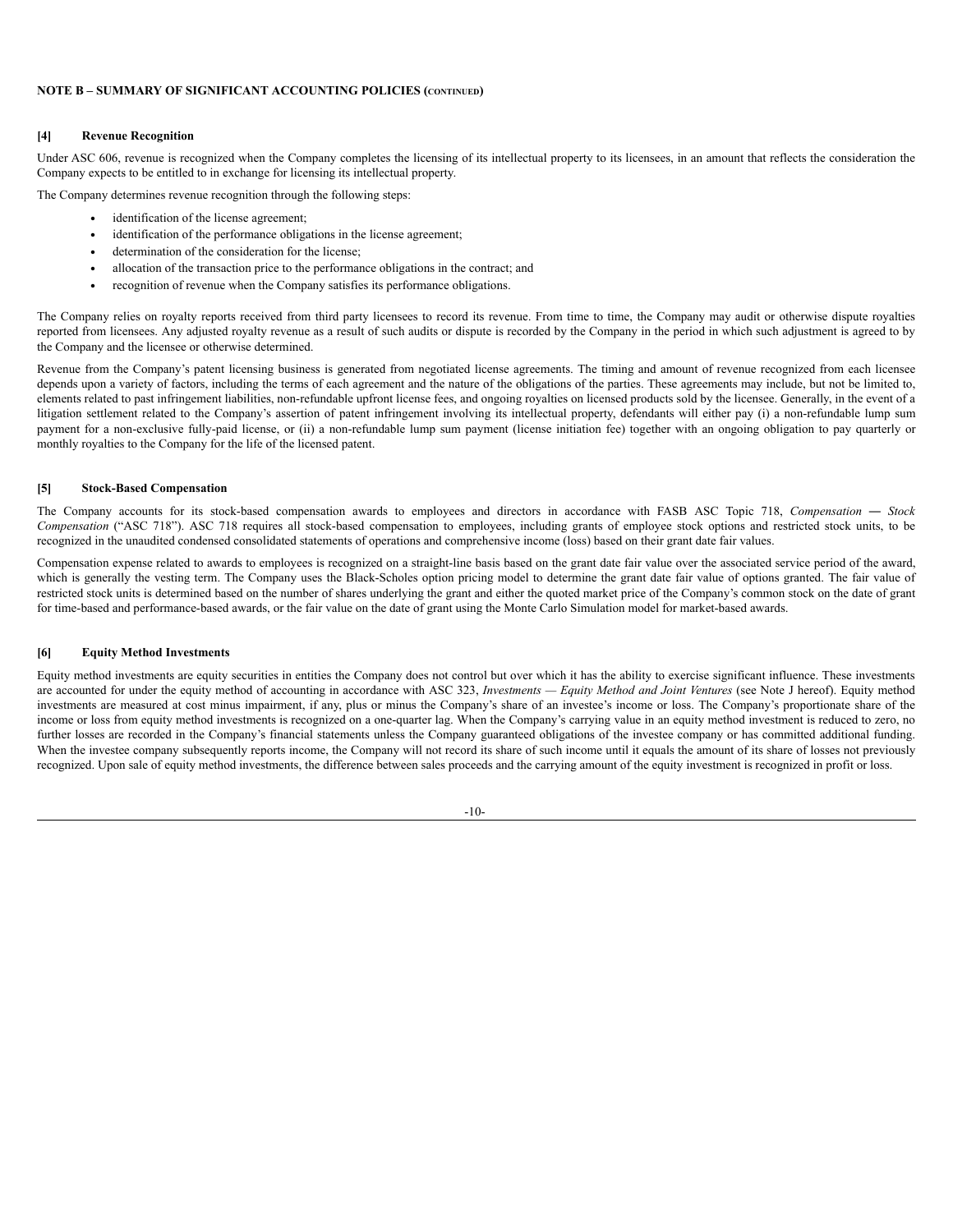## **NOTE B – SUMMARY OF SIGNIFICANT ACCOUNTING POLICIES (CONTINUED)**

### **[7] Costs of Revenue**

The Company includes in costs of revenue contingent legal fees payable to patent litigation counsel (see Note G[1] hereof), any other contractual payments to third parties related to net proceeds from settlements (see Note G[2] hereof) and incentive bonus compensation payable to its Chairman and Chief Executive Officer (see Note H[1] hereof).

## **[8] Income Taxes**

The Company accounts for income taxes in accordance with Financial Accounting Standards Board (FASB) Accounting Standards Codification (ASC) *Topic 740, Income Taxes* (ASC 740), which requires the Company to use the assets and liability method of accounting for income taxes. Under the assets and liability method, deferred income taxes are recognized for the tax consequences of temporary (timing) differences by applying enacted statutory tax rates applicable to future years to differences between financial statement carrying amounts and the tax bases of existing assets and liabilities and operating loss and tax credit carry forwards. Under this accounting standard, the effect on deferred income taxes of a change in tax rates is recognized in income in the period that includes the enactment date. A valuation allowance is recognized if it is more likely than not that some portion, or all, of a deferred tax asset will not be realized.

ASC 740-10, *Accounting for Uncertainty in Income Taxes*, defines uncertainty in income taxes and the evaluation of a tax position as a two-step process. The first step is to determine whether it is more likely than not that a tax position will be sustained upon examination, including the resolution of any related appeals or litigation based on the technical merits of that position. The second step is to measure a tax position that meets the more-likely-than-not threshold to determine the amount of benefit to be recognized in the financial statements. A tax position is measured at the largest amount of benefit that is greater than 50 percent likelihood of being realized upon ultimate settlement. Tax positions that previously failed to meet the more-likely-than-not recognition threshold should be recognized in the first subsequent period in which the threshold is met. Previously recognized tax positions that no longer meet the more-likely-than-not criteria should be de-recognized in the first subsequent financial reporting period in which the threshold is no longer met. The Company had no uncertain tax positions as of March 31, 2022.

U.S. federal, state and local income tax returns prior to 2018 are not subject to examination by any applicable tax authorities, except that tax authorities could challenge returns (only under certain circumstances) for earlier years to the extent they generated loss carry-forwards that are available for those future years.

The personal holding company ("PHC") rules under the Internal Revenue Code impose a 20% tax on a PHC's undistributed personal holding company income ("UPHCI"), which means, in general, taxable income subject to certain adjustments and reduced by certain distributions to shareholders. For a corporation to be classified as a PHC, it must satisfy two tests: (i) that more than 50% in value of its outstanding shares must be owned directly or indirectly by five or fewer individuals at anytime during the second half of the year (after applying constructive ownership rules to attribute stock owned by entities to their beneficial owners and among certain family members and other related parties) (the "Ownership Test") and (ii) at least 60% of its adjusted ordinary gross income for a taxable year consists of dividends, interest, royalties, annuities and rents (the "Income Test"). During the second half of 2021, based on available information concerning the Company's shareholder ownership, the Company did not satisfy the Ownership Test and thus the Company was not a PHC for 2021. However, the Company may be determined to be a PHC in 2022 or in future years. If the Company were to become a PHC in 2022 or any future year, it would be subject to the 20% tax on its UPHCI. In such event, the Company may issue a special cash dividend to its shareholders in an amount equal to the UPHCI rather than incur the 20% tax.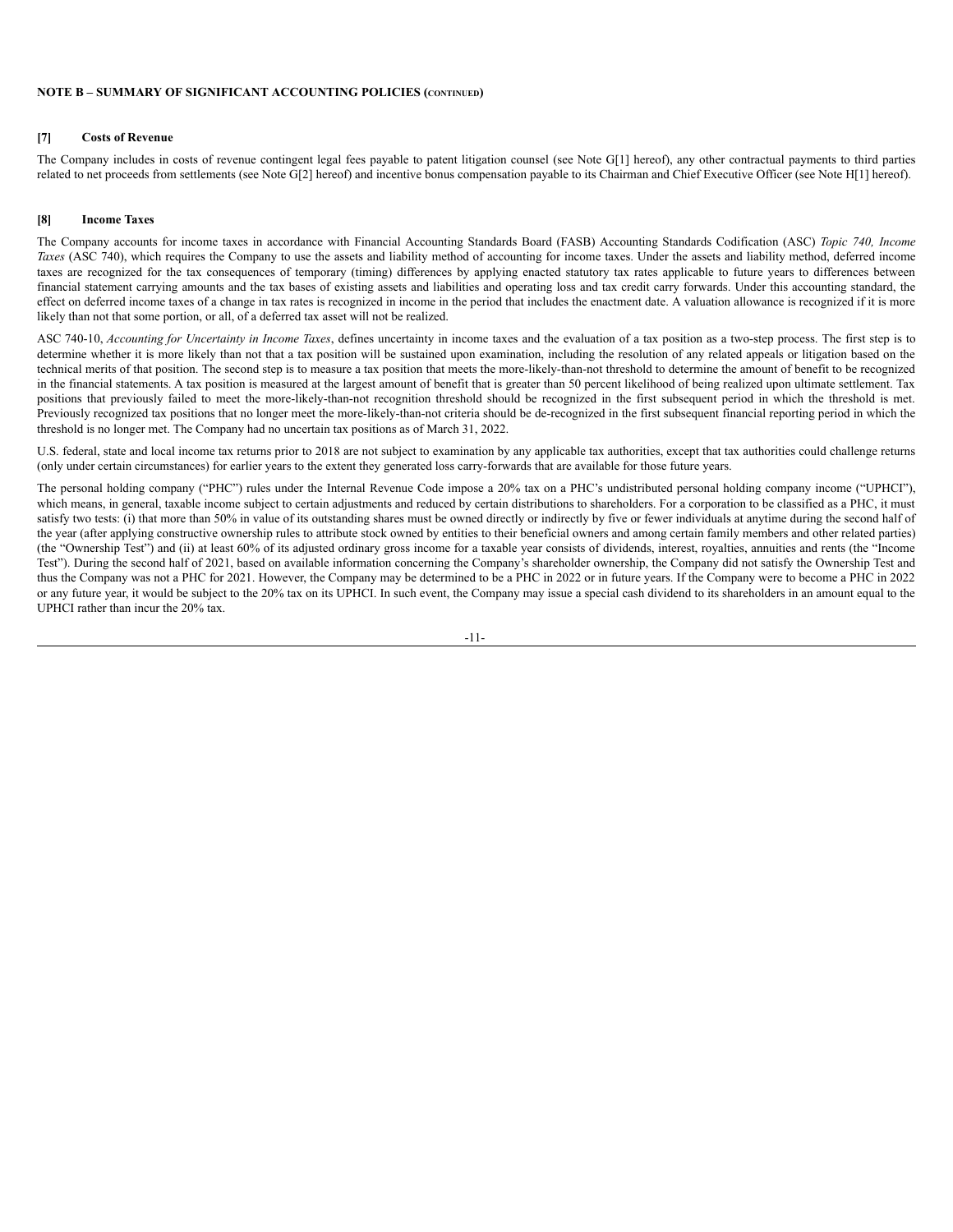#### **NOTE B – SUMMARY OF SIGNIFICANT ACCOUNTING POLICIES (CONTINUED)**

#### **[9] New Accounting Standards**

There are no new accounting standards that had a material impact on the Company's unaudited condensed consolidated financial statements.

#### **NOTE C – PATENTS**

The Company's intangible assets at March 31, 2022 include patents with estimated remaining economic useful lives ranging from 1 to 17.25 years (see Note G[2] hereof). For all periods presented, all of the Company's patents were subject to amortization. The gross carrying amounts and accumulated amortization related to acquired intangible assets as of March 31, 2022 and December 31, 2021 were as follows:

|                                    | March 31, 2022 |             | <b>December 31, 2021</b> |             |
|------------------------------------|----------------|-------------|--------------------------|-------------|
| Gross carrying amount – patents    |                | 8.473.000   |                          | 7,949,000   |
| Accumulated amortization – patents |                | (6,640,000) |                          | (6,565,000) |
| Patents, net                       |                | .833.000    |                          | .384.000    |

Amortization expense for the three months ended March 31, 2022 and 2021 was \$75,000 and \$74,000, respectively. Future amortization of intangible assets, net is as follows:

| <b>Twelve Months Ended March 31,</b> |    |           |
|--------------------------------------|----|-----------|
| 2023                                 | \$ | 330,000   |
| 2024                                 |    | 215,000   |
| 2025                                 |    | 120,000   |
| 2026                                 |    | 120,000   |
| 2027 and thereafter                  |    | 1,048,000 |
| Total                                | S  | 1,833,000 |

All of the patents within the Cox Patent Portfolio expired in September 2021 except for two patents which expire in July 2023 and November 2023. The expiration dates of patents within the Company's M2M/IoT Patent Portfolio range from September 2033 to May 2034. The expiration dates within the Company's HFT Patent Portfolio range from October 31, 2039 to November 1, 2039. All of the patents within the Company's Mirror Worlds Patent Portfolio expired. The Company's Remote Power Patent expired on March 7, 2020.

-12-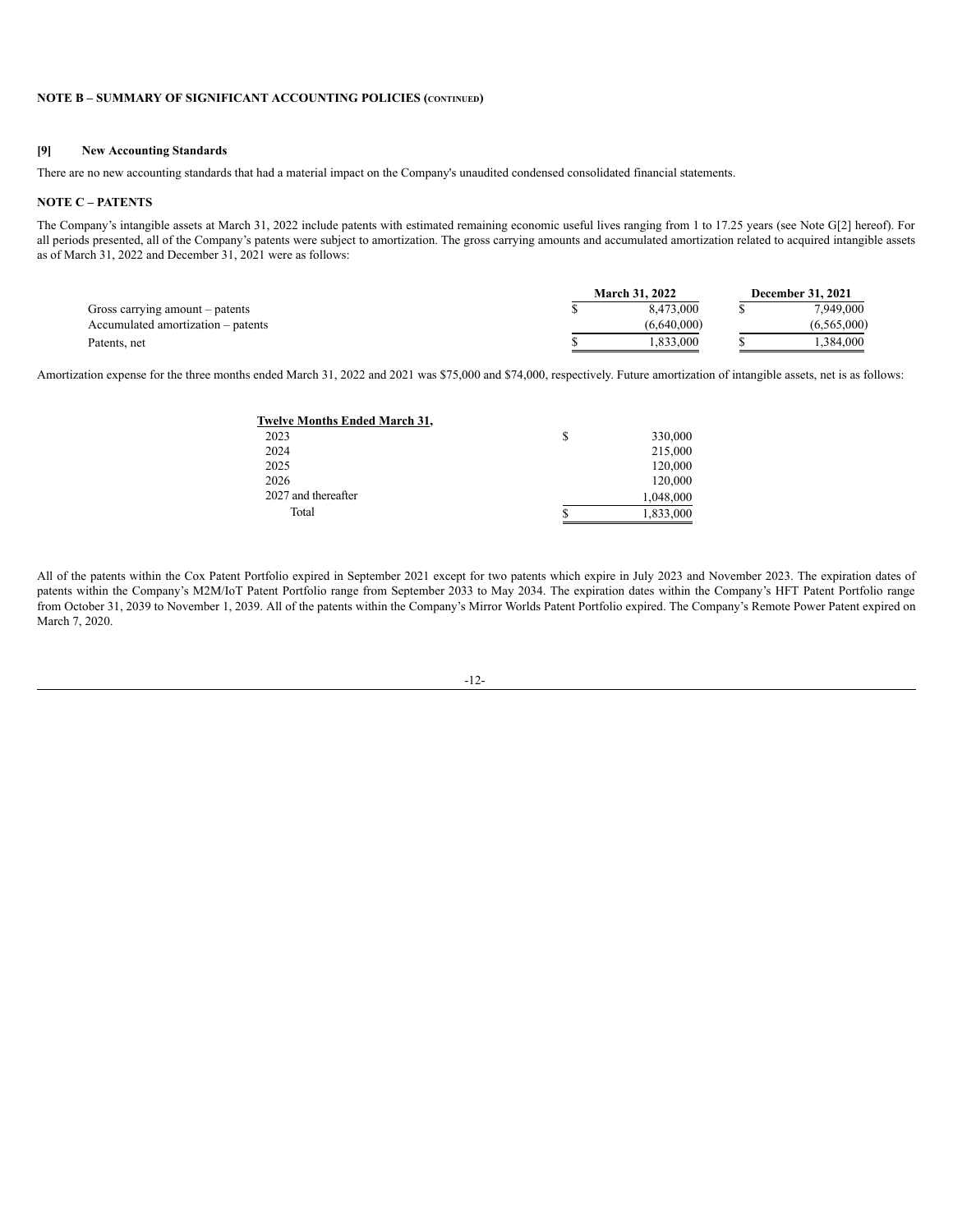### **NOTE D – STOCK-BASED COMPENSATION**

## Restricted Stock Units

The 2013 Stock Incentive Plan ("2013 Plan") provides for the grant of any or all of the following types of awards: (a) stock options, (b) restricted stock, (c) deferred stock, (d) stock appreciation rights, and (e) other stock-based awards including restricted stock units. Awards under the 2013 Plan may be granted singly, in combination, or in tandem. Subject to standard anti-dilution adjustments as provided, the 2013 Plan provides for an aggregate of 2,600,000 shares of the Company's common stock to be available for distribution. The Company's Compensation Committee generally has the authority to administer the 2013 Plan, determine participants who will be granted awards, the size and types of awards, the terms and conditions of awards and the form and content of the award agreements representing awards. Awards under the 2013 Plan may be granted to employees, directors and consultants of the Company and its subsidiaries. As of March 31, 2022, there were 1,212,938 shares of common stock available for issuance under the 2013 Plan.

A summary of restricted stock unit activity for the three months ended March 31, 2022 is as follows (each restricted stock unit issued by the Company represents the right to receive one share of the Company's common stock):

|                                                                    |                         | Weighted-Average<br><b>Grant Date Fair</b> |
|--------------------------------------------------------------------|-------------------------|--------------------------------------------|
|                                                                    | <b>Number of Shares</b> | Value                                      |
| Balance of restricted stock units outstanding at December 31, 2021 | 12.500                  | 3.36                                       |
| Grants of restricted stock units                                   | 670,000                 | - 94                                       |
| Vested restricted stock units                                      | (11,250)                | (2.55)                                     |
| Balance of restricted stock units outstanding at March 31, 2022    | 671,250                 | l.94                                       |

On January 18, 2022, the Company approved the grant of an aggregate of 25,000 restricted stock units to Jon Greene (15,000 restricted stock units), the Company's Executive Vice President, and Jonathan Maslow (10,000 restricted stock units), a consultant to the Company. The restricted stock units vest 50% on the one year anniversary of the date of grant (January 18, 2023) and 50% on the two year anniversary of the date of grant (January 18, 2024).

On February 23, 2022, the Company's Board of Directors approved the grant of 15,000 restricted stock units to each of the Company's three non-management directors. The restricted stock units vest over a one year period in equal quarterly installments of 3,750 shares of common stock on each of March 15, 2022, June 15, 2022, September 15, 2022 and December 15, 2022.

On March 11, 2022, 125,000 shares of the Company's common stock subject to restricted stock units owned by the Company's Chairman and Chief Executive Officer were settled (such restricted stock units vested in July 2021). With respect to the restricted stock unit settlement, the Chairman and Chief Executive Officer delivered 45,438 shares to satisfy withholding taxes and received 79,562 net shares of common stock.

-13-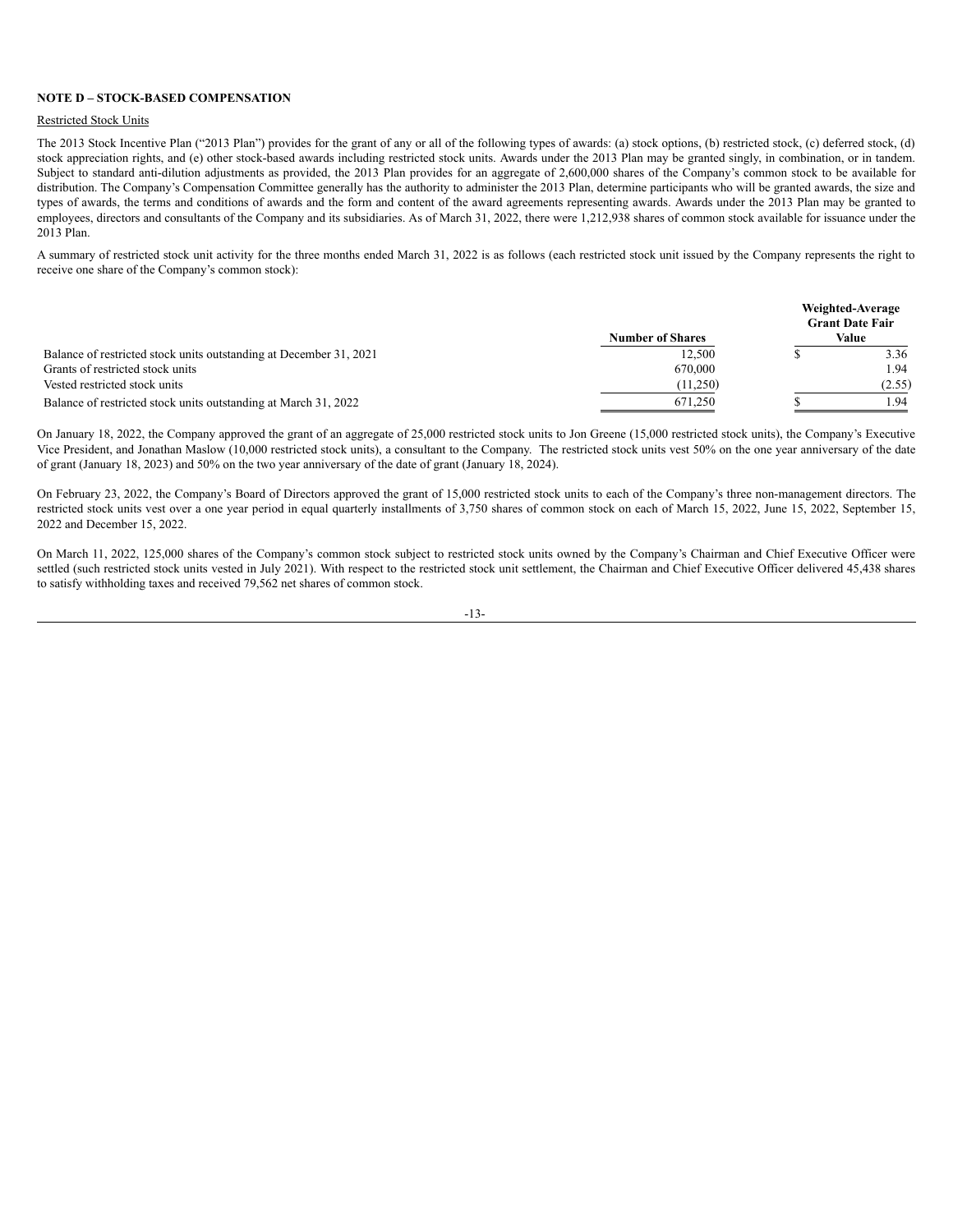#### **NOTE D – STOCK-BASED COMPENSATION (CONTINUED)**

On March 22, 2022, in connection with the Company entering into a new four year employment agreement with its Chairman and Chief Executive Officer, the Company granted to its Chairman and Chief Executive Officer 600,000 restricted stock units which vest in four tranches subject to certain conditions (see Note H[1]). The Company valued the grant of these 600,000 restricted stock units using a Monte Carlo simulation due to certain market-based conditions included in the vesting terms (see Note B[5] hereof). The key inputs into the Monte Carlo simulation used to value the restricted stock units was a risk-free rate of 2.39%, expected term of 4 four years, expected volatility of 40% and a stock price of \$2.47.

Restricted stock unit compensation expense was \$55,000 and \$59,000 for the three months ended March 31, 2022 and 2021, respectively.

The Company has an aggregate of \$1,266,000 of unrecognized restricted stock unit compensation as of March 31, 2022 to be expensed over a weighted average period of 2.71 years.

All of the Company's outstanding (unvested) restricted stock units have dividend equivalent rights. As of March 31, 2022 and December 31, 2021, there was \$72,000 accrued for dividend equivalent rights which were included in other accrued expenses.

## **NOTE E – EARNINGS (LOSS) PER SHARE**

Basic income (loss) per share is calculated by dividing the net income (loss) by the weighted average number of outstanding common shares during the period. Diluted per share data includes the dilutive effects of options and restricted stock units. Potentially dilutive shares of 1,171,250 and 696,250 at March 31, 2022 and 2021, respectively, consisted of options and restricted stock units.

Computations of basic and diluted weighted average common shares outstanding were as follows:

|                                                                                                                                                             | <b>Three Months Ended</b><br>March 31, |              |  |
|-------------------------------------------------------------------------------------------------------------------------------------------------------------|----------------------------------------|--------------|--|
|                                                                                                                                                             | 2022                                   | 2021         |  |
| Weighted-average common shares outstanding – basic                                                                                                          | 23,909,115                             | 24, 107, 879 |  |
| Dilutive effect of options and restricted stock units                                                                                                       |                                        | 508,505      |  |
| Weighted-average common shares outstanding – diluted                                                                                                        | 23.909.115                             | 24,616,379   |  |
| Options and restricted stock units excluded from the computation of diluted loss per share<br>because the effect of inclusion would have been anti-dilutive | 1,171,250                              |              |  |

#### -14-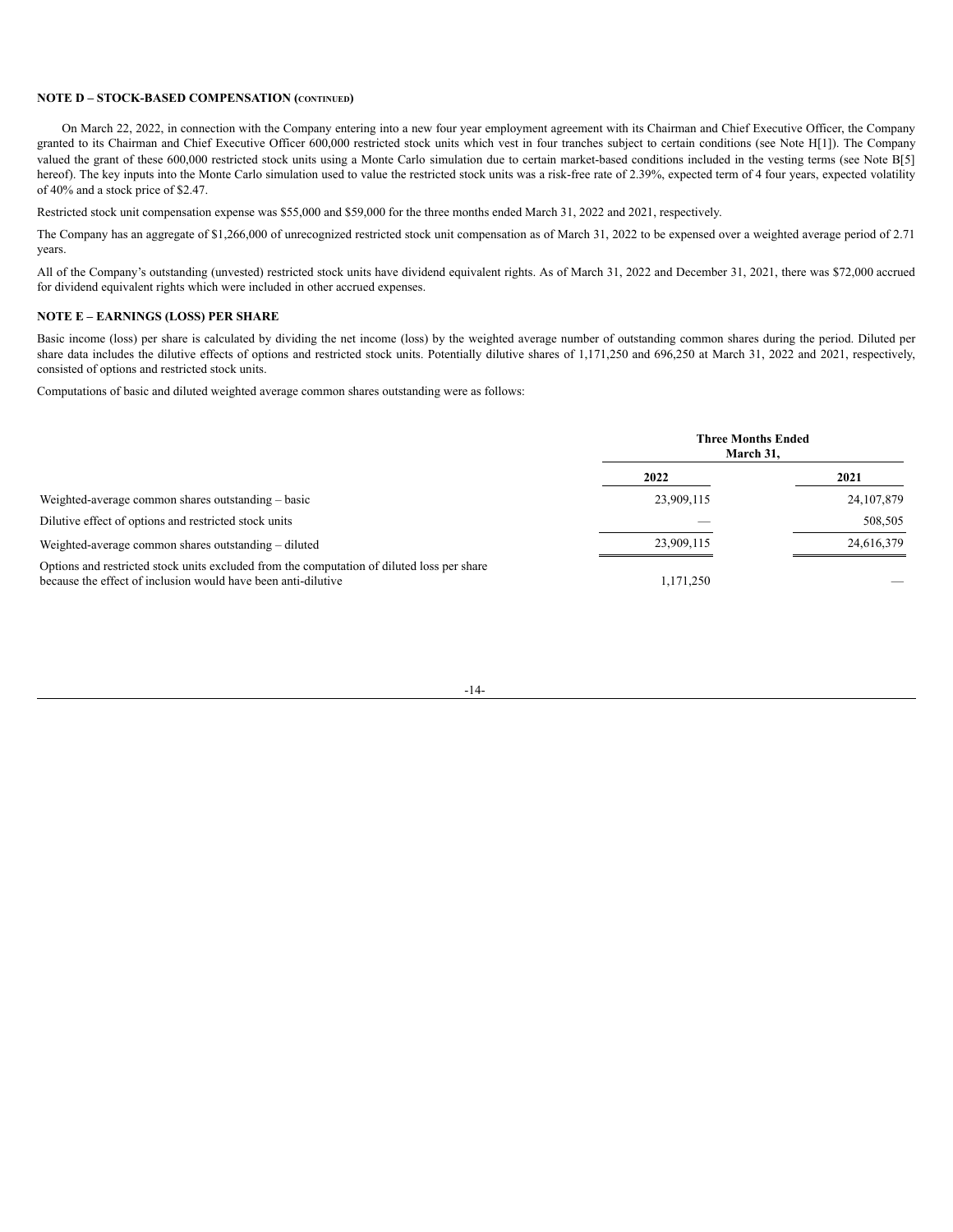## **NOTE F – MARKETABLE SECURITIES**

Marketable securities as of March 31, 2022 and December 31, 2021 were composed of:

|                                                        | March 31, 2022       |                       |                                  |       |                                          |                       |                   |                       |
|--------------------------------------------------------|----------------------|-----------------------|----------------------------------|-------|------------------------------------------|-----------------------|-------------------|-----------------------|
|                                                        | Cost<br><b>Basis</b> |                       | <b>Gross Unrealized</b><br>Gains |       | <b>Gross Unrealized</b><br><b>Losses</b> |                       |                   |                       |
|                                                        |                      |                       |                                  |       |                                          |                       | <b>Fair Value</b> |                       |
| Fixed income mutual funds<br>Corporate bonds and notes | S                    | 14,389,000<br>192,000 | \$                               |       |                                          | (490,000)<br>(15,000) | \$                | 13,899,000<br>177,000 |
| Total marketable securities                            |                      | 14,581,000            |                                  |       |                                          | (505,000)             |                   | 14,076,000            |
|                                                        | December 31, 2021    |                       |                                  |       |                                          |                       |                   |                       |
|                                                        | Cost                 |                       | <b>Gross Unrealized</b>          |       | <b>Gross Unrealized</b>                  |                       |                   |                       |
|                                                        |                      | <b>Basis</b>          |                                  | Gains |                                          | <b>Losses</b>         |                   | <b>Fair Value</b>     |
| Fixed income mutual funds                              | S                    | 14,462,000            | \$                               |       |                                          | (137,000)             | \$                | 14,325,000            |
| Corporate bonds and notes                              |                      | 813,000               |                                  |       |                                          | (12,000)              |                   | 801,000               |
| Total marketable securities                            |                      | 15,275,000            |                                  |       |                                          | (149,000)             |                   | 15,126,000            |

## **NOTE G – COMMITMENTS AND CONTINGENCIES**

#### **[1] Legal Fees**

Russ, August & Kabat provides legal services to the Company with respect to its patent litigation filed in May 2017 against Facebook, Inc. in the U.S. District Court for the Southern District of New York relating to several patents within the Company's Mirror Worlds Patent Portfolio (see Note I[3] hereof). The terms of the Company's agreement with Russ, August & Kabat provide for cash payments on a monthly basis subject to a cap plus a contingency fee ranging between 15% and 24% of the net recovery (after deduction of expenses) depending on the stage of the proceeding in which the result (settlement or judgment) is achieved. The Company is responsible for all expenses incurred with respect to this litigation.

Russ, August & Kabat also provides legal services to the Company with respect to its pending patent litigations filed in April 2014 and December 2014 against Google Inc. and YouTube, LLC in the U.S. District Court for the Southern District of New York relating to certain patents within the Company's Cox Patent Portfolio (see Note I[2] hereof). The terms of the Company's agreement with Russ, August & Kabat provide for legal fees on a full contingency basis ranging from 15% to 30% of the net recovery (after deduction of expenses) depending on the stage of the proceeding in which the result (settlement or judgment) is achieved. The Company is responsible for all of the expenses incurred with respect to this litigation.

## **[2] Patent Acquisitions**

On March 25, 2022, the Company completed the acquisition of a new patent portfolio (HFT Patent Portfolio) consisting of six U.S. patents and two pending U.S. patents covering certain advanced technologies relating to high frequency trading, which inventions specifically address technological problems associated with speed and latency and provide critical latency gains in

-15-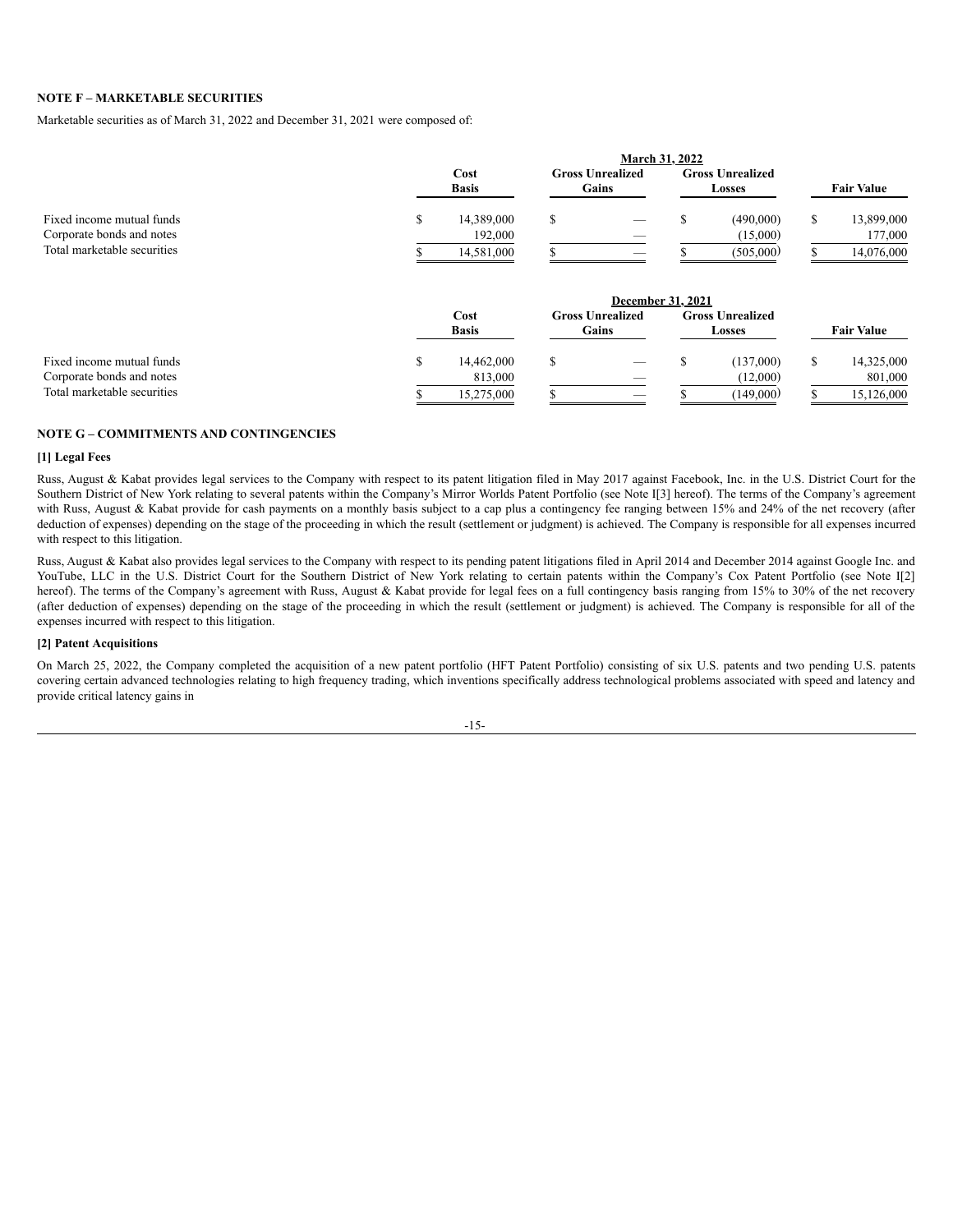### **NOTE G – COMMITMENTS AND CONTINGENCIES (CONTINUED)**

trading systems where the difference between success and failure may be measured in nanoseconds. The Company paid the seller \$500,000 at the closing and has an obligation to pay the seller an additional \$500,000 in cash and \$375,000 of the Company's common stock (up to a maximum of 375,000 shares) upon achieving certain milestones with respect to the patent portfolio. The Company also has an additional obligation to pay the seller 15% of the first \$50 million of net proceeds (after deduction of expenses) generated by the patent portfolio and 17.5% of net proceeds greater than \$50 million. On May 10, 2022, the Company received an additional patent issuance from the U.S. Patent and Trademark Office related to the HFT Patent Portfolio.

In connection with the Company's acquisition of its Cox Patent Portfolio, the Company is obligated to pay Dr. Cox 12.5% of the net proceeds (after deduction of expenses) generated by the Company from licensing, sale or enforcement of the patent portfolio.

As part of the acquisition of the Mirror Worlds Patent Portfolio, the Company also entered into an agreement with Recognition Interface, LLC ("Recognition") pursuant to which Recognition received from the Company an interest in the net proceeds realized from the monetization of the Mirror Worlds Patent Portfolio, as follows: (i) 10% of the first \$125 million of net proceeds; (ii) 15% of the next \$125 million of net proceeds; and (iii) 20% of any portion of the net proceeds in excess of \$250 million. Since entering into the agreement with Recognition in May 2013, the Company has paid Recognition an aggregate of \$3,127,000 with respect to such net proceeds interest related to the Mirror Worlds Patent Portfolio. No such payments were made by the Company to Recognition during the three months ended March 31, 2022 and 2021.

In connection with the Company's acquisition of its M2M/IoT Patent Portfolio, the Company is obligated to pay M2M 14% of the first \$100 million of net proceeds (after deduction of expenses) and 5% of net proceeds greater than \$100 million from Monetization Activities (as defined) related to the patent portfolio. In addition, M2M will be entitled to receive from the Company \$250,000 of additional consideration upon the occurrence of certain future events related to the patent portfolio.

## **NOTE H - EMPLOYMENT ARRANGEMENTS AND OTHER AGREEMENTS**

**[1]** On March 22, 2022, the Company entered into a new employment agreement ("Agreement") with its Chairman and Chief Executive Officer, pursuant to which he continues to serve as the Company's Chairman and Chief Executive Officer for a four year term ("Term"), at an annual base salary of \$535,000 which shall be increased by 3% per annum during the term of the Agreement. The Agreement established an annual target bonus of \$175,000 for the Chairman and Chief Executive Officer based upon performance.

In addition, pursuant to the Agreement, the Company granted the Chairman and Chief Executive Officer, under its 2013 Plan, 600,000 restricted stock units (the "RSUs", each RSU awarded by the Company to its officers, directors and consultants represents a contingent right to receive one share of the Company's common stock) which terms provided for vesting in four tranches, as follows: (1) 175,000 RSUs which shall vest 100,000 RSUs on March 22, 2023 and 75,000 RSUs on March 22, 2024, subject to the Chairman and Chief Executive Officer's continued employment by the Company through each such vesting date (the "Employment Condition") ("Tranche 1"); (2) 150,000 RSUs shall vest if at any time during the term of the Agreement that the Company's common stock (the "Common Stock") achieves a closing price for twenty (20) consecutive trading days ("Closing Price") of a minimum of \$3.50 per share (subject to adjustment for stock splits)

-16-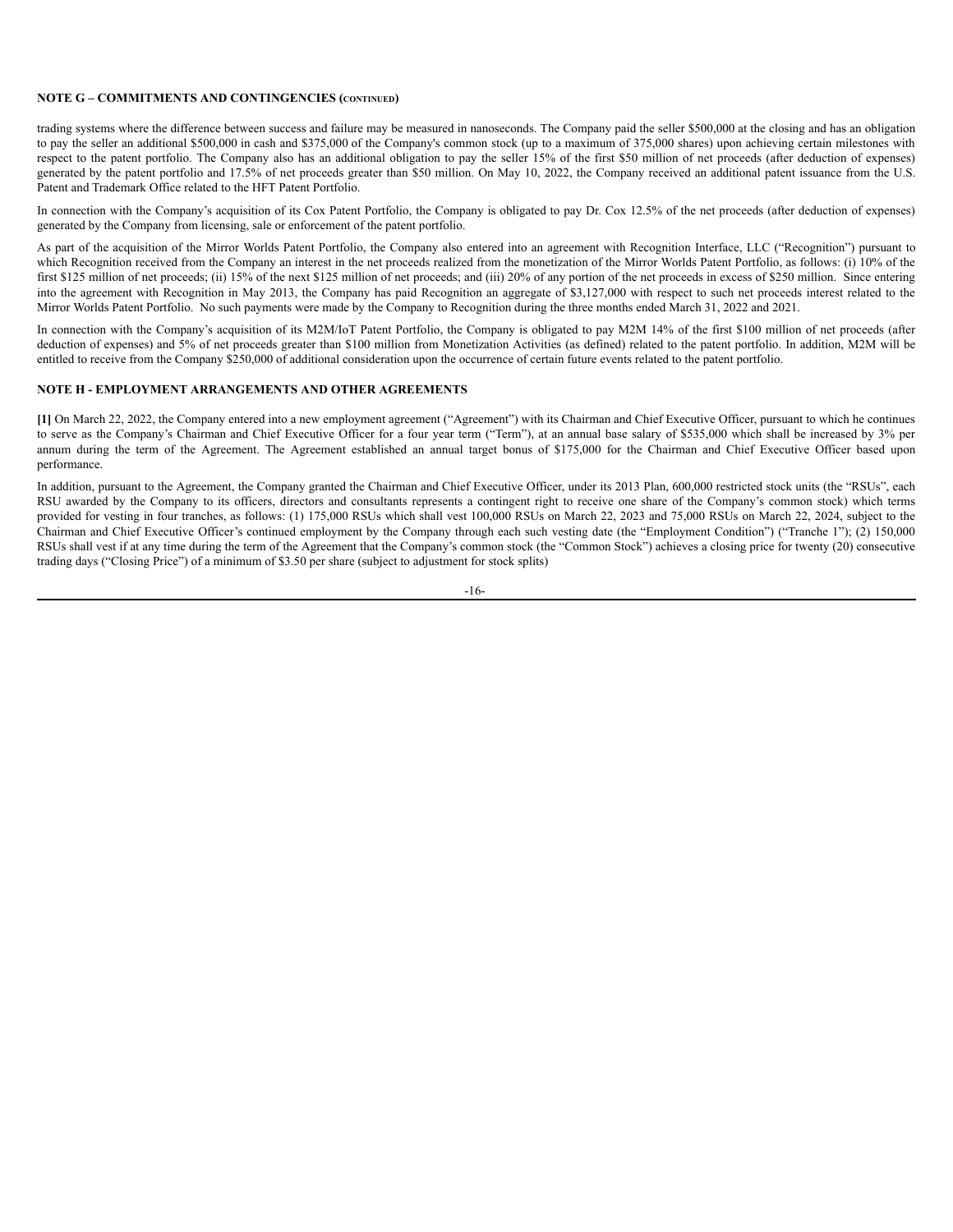### **NOTE H - EMPLOYMENT ARRANGEMENTS AND OTHER AGREEMENTS (CONTINUED)**

and the Employment Condition is satisfied through the date such minimum per share Closing Price is achieved ("Tranche 2"); (3) 150,000 RSUs shall vest if at any time during the term of the Agreement that the Common Stock achieves a Closing Price of a minimum of \$4.00 per share (subject to adjustment for stock splits) and the Employment Condition is satisfied through the date such minimum per share Closing Price is achieved ("Tranche 3"); and (4) 125,000 RSUs shall vest if at any time during the term of the Agreement, that the Common Stock achieves a Closing Price of a minimum of \$4.50 per share (subject to adjustment for stock splits) and the Employment Condition is satisfied through the date such minimum per share Closing Price is achieved ("Tranche 4"). In the event of a Change of Control (as defined), Termination Other Than for Cause (as defined) or a termination by the Chairman and Chief Executive Officer for Good Reason (as defined), in each case prior to the last day of the term of the Agreement, the vesting of all unvested RSUs shall accelerate (and not be subject to any conditions) and all RSUs shall become immediately fully vested. All RSUs granted by the Company to its officers, directors or consultants have dividend equivalent rights.

Under the terms of the Agreement, so long as the Chairman and Chief Executive Officer continues to serve as an executive officer of the Company, whether pursuant to the Agreement or otherwise, the Chairman and Chief Executive Officer shall also receive incentive compensation in an amount equal to 5% of the Company's gross royalties or other payments from Licensing Activities (as defined) (without deduction of legal fees or any other expenses) with respect to its Remote Power Patent and a 10% net interest (gross royalties and other payments after deduction of all legal fees and litigation expenses related to licensing, enforcement and sale activities, but in no event shall he receive less than 6.25% of the gross recovery) of the Company's royalties and other payments relating to Licensing Activities with respect to patents other than the Remote Power Patent (including all of the Company's patent portfolios and its investment in ILiAD Biotechnologies) (collectively, the "Incentive Compensation"). During the three months ended March 31, 2022 and 2021, the Chairman and Chief Executive Officer earned Incentive Compensation of \$0 and \$935,000, respectively.

The Incentive Compensation shall continue to be paid to the Chairman and Chief Executive Officer for the life of each of the Company's patents with respect to licenses entered into with third parties during the term of his employment or at any time thereafter, whether he is employed by us or not; provided, that, the employment of the Chairman and Chief Executive Officer has not been terminated by the Company "For Cause" (as defined) or terminated by him without "Good Reason" (as defined). In the event of a merger or sale of substantially all of the Company's assets, the Company has the option to extinguish the right of the Chairman and Chief Executive Officer to receive future Incentive Compensation by payment to him of a lump sum payment, in an amount equal to the fair market value of such future interest as determined by an independent third party expert if the parties do not reach agreement as to such value. In the event that the Chairman and Chief Executive Officer's employment is terminated by the Company "Other Than For Cause" (as defined) or by him for "Good Reason" (as defined), the Chairman and Chief Executive Officer shall also be entitled to (i) a lump sum severance payment of 12 months base salary, (ii) a pro-rated portion of the \$175,000 target bonus provided bonus criteria have been satisfied on a pro-rated basis through the calendar quarter in which the termination occurs and (iii) accelerated vesting of all unvested options, RSUs or other awards.

-17-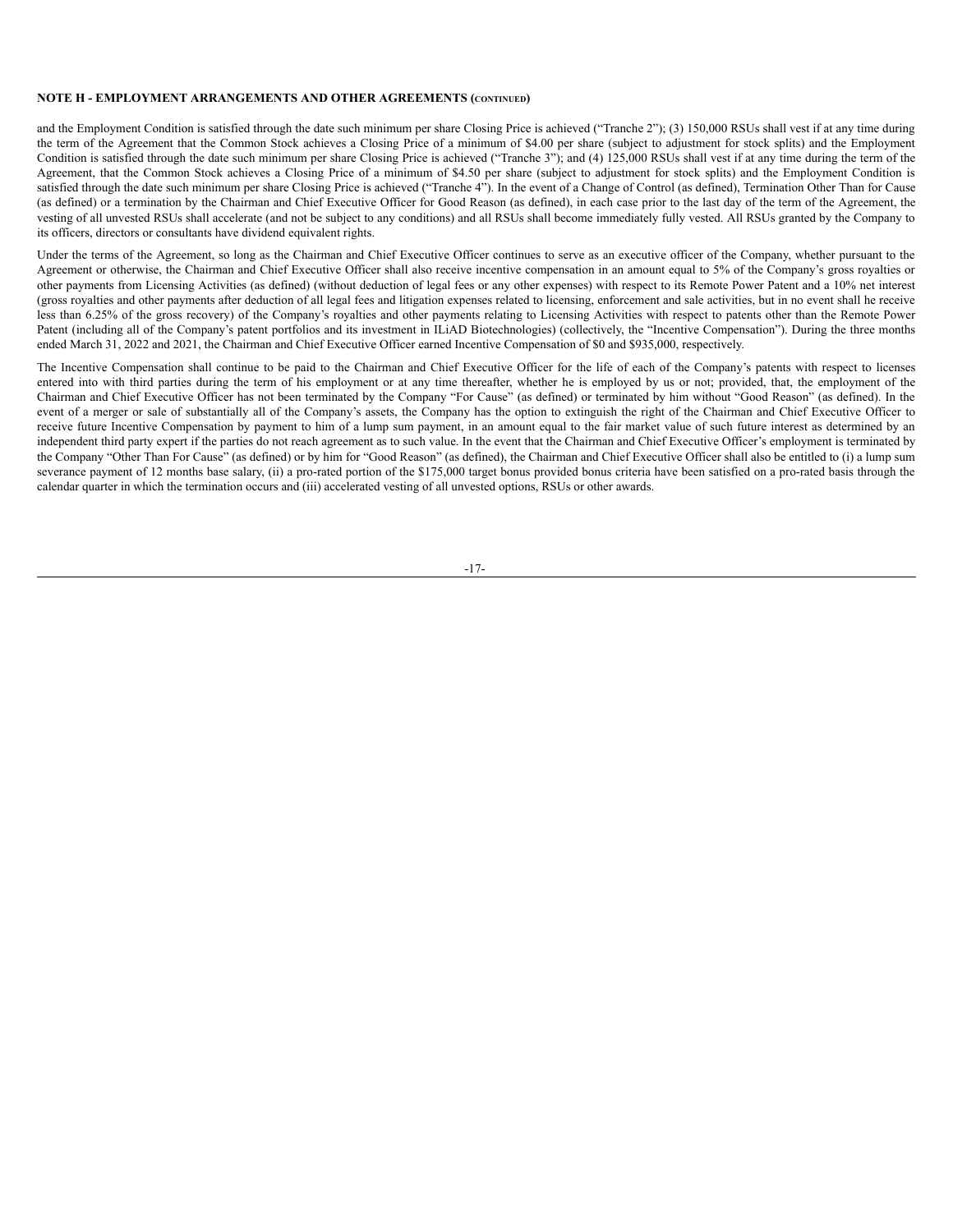## **NOTE H - EMPLOYMENT ARRANGEMENTS AND OTHER AGREEMENTS (CONTINUED)**

In connection with the Agreement, the Chairman and Chief Executive Officer has also agreed not to compete with the Company as follows: (i) during the term of the Agreement and for a period of 12 months thereafter if his employment is terminated "Other Than For Cause" (as defined) provided he is paid his 12 month base salary severance amount and (ii) for a period of two years from the termination date, if terminated "For Cause" by the Company or "Without Good Reason" by the Chairman and Chief Executive Officer.

**[2]** The Company's Chief Financial Officer serves on an at-will basis at an annual base salary of \$175,000 and is eligible to receive incentive or bonus compensation on an annual basis in the discretion of the Company's Compensation Committee.

**[3]** The Company's Executive Vice President serves on an at-will basis at an annual base salary of \$200,000 and is eligible to receive incentive or bonus compensation on an annual basis in the discretion of the Company's Compensation Committee.

### **NOTE I – LEGAL PROCEEDINGS AND DISPUTES**

**[1]** On March 30, 2021, the Company entered into an amendment (the "Amendment") to the Settlement and License Agreement, dated May 25, 2011, between the Company and Cisco (the "Agreement"). Pursuant to the Amendment, Cisco paid \$18,692,000 to the Company to resolve a dispute relating to Cisco's contractual obligation to pay royalties under the Agreement to the Company for the period beginning in the fourth quarter of 2017 through March 7, 2020 (when the Remote Power Patent expired) with respect to licensing the Remote Power Patent.

**[2]** On April 4, 2014 and December 3, 2014, the Company initiated litigation against Google Inc. ("Google") and YouTube, LLC ("YouTube") in the U.S. District Court for the Southern District of New York for infringement of several of its patents within its Cox Patent Portfolio acquired from Dr. Cox which relate to the identification of media content on the Internet. The lawsuit alleges that Google and YouTube have infringed and continue to infringe certain of the Company's patents by making, using, selling and offering to sell unlicensed systems and related products and services, which include YouTube's Content ID system. The litigations against Google and YouTube were subject to court ordered stays which were in effect from July 2, 2015 until January 2, 2019 as a result of proceedings at the Patent Trial and Appeal Board (PTAB) and the appeals of PTAB Final Written Decisions to the U.S. Court of Appeals for the Federal Circuit. Pursuant to a Joint Stipulation and Order Regarding Lifting of Stays, entered on January 2, 2019, the parties agreed, among other things, that the stays with respect to the litigations were lifted. In January 2019, the two litigations against Google and YouTube were consolidated. Discovery has been substantially completed and a trial date has not yet been set.

**[3]** On May 9, 2017, Mirror Worlds Technologies, LLC, the Company's wholly-owned subsidiary, initiated litigation against Facebook, Inc. ("Facebook") in the U.S. District Court for the Southern District of New York, for infringement of U.S. Patent No. 6,006,227, U.S. Patent No. 7,865,538 and U.S. Patent No. 8,255,439 (among the patents within the Company's Mirror Worlds Patent Portfolio). The lawsuit alleged that the asserted patents are infringed by Facebook's core technologies that enable Facebook's Newsfeed and Timeline features. The lawsuit further alleged that Facebook's unauthorized use of the stream-based solutions of the Company's asserted patents has helped Facebook become the most popular social networking site in the world. On August 11, 2018, the Court issued an order granting Facebook's motion for summary judgment of non-infringement and dismissed the case. On August 17, 2018, the Company filed a Notice of Appeal

-18-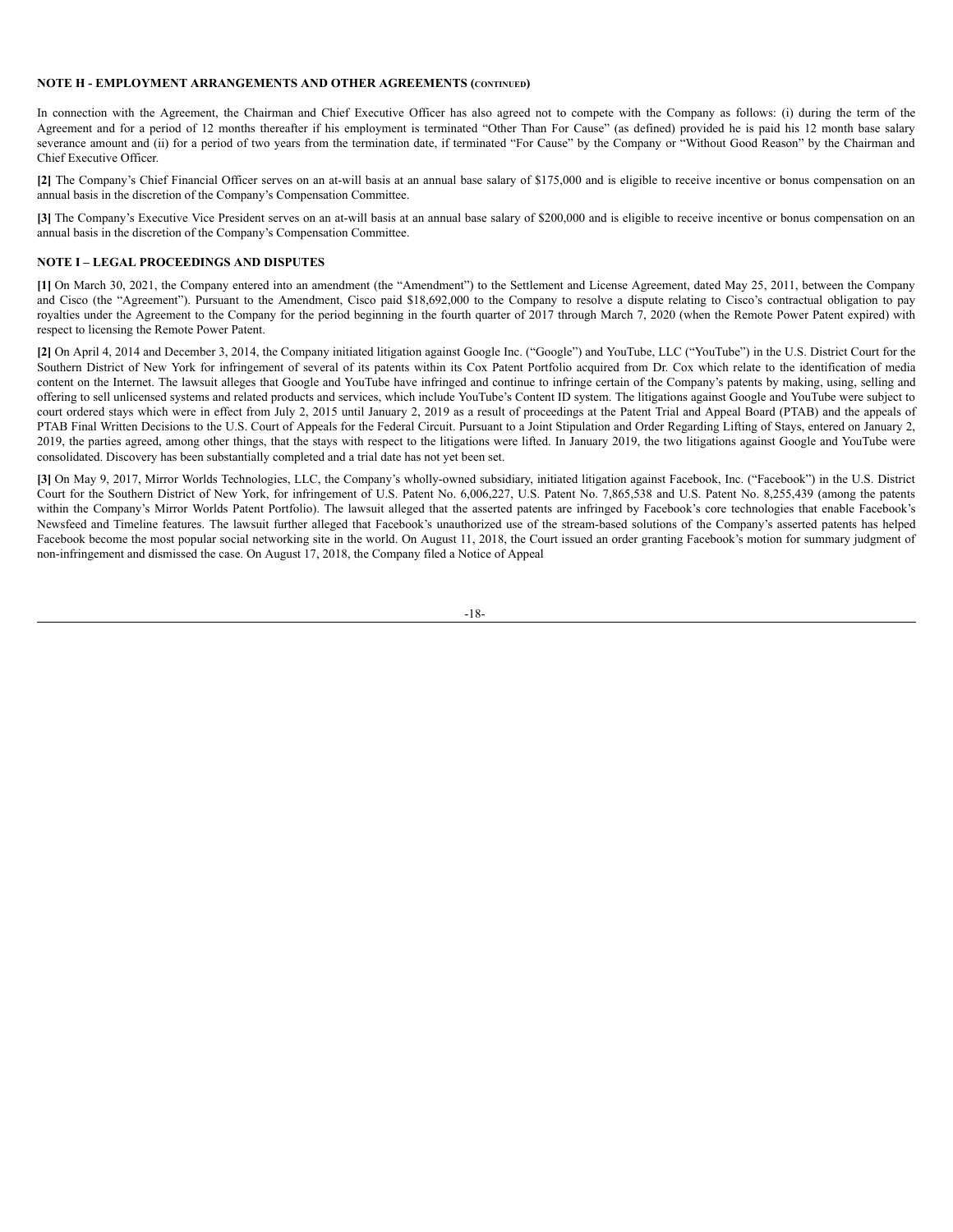### **NOTE I – LEGAL PROCEEDINGS AND DISPUTES (CONTINUED)**

to appeal the summary judgment decision to the U.S. Court of Appeals for the Federal Circuit. On January 23, 2020, the U.S. Court of Appeals for the Federal Circuit reversed the summary judgment finding of the District Court and remanded the litigation to the Southern District of New York for further proceedings.

On March 7, 2022, the District Court entered a ruling granting in part and denying in part a motion for summary judgment by Facebook. In its ruling the Court (i) denied Facebook's motion that the asserted patents were invalid by concluding that all asserted claims were patent eligible under §101 of the Patent Act and (ii) granted summary judgment of non-infringement in favor of Facebook and dismissed the case. The Company strongly disagrees with the decision of the District Court on non-infringement and on April 4, 2022, the Company filed a notice of appeal to the U.S. Court of Appeals for the Federal Circuit. On April 18, 2022, Facebook filed a notice of cross-appeal with respect to the Court's ruling on validity.

**[4]** On December 15, 2020, the Company filed a lawsuit against NETGEAR, Inc. ("Netgear") in the Supreme Court of the State of New York, County of New York, for breach of a Settlement and License Agreement, dated May 22, 2009, with the Company (the "Agreement") for failure to make royalty payments, and provide corresponding royalty reports, to the Company based on sales of Netgear's PoE products. On October 22, 2021, Netgear filed a Demand for Arbitration at the American Arbitration Association (AAA) seeking to arbitrate certain issues raised in the litigation. The Company has objected to jurisdiction at the AAA and the dispute is pending. On April 1, 2022, the Court denied Netgear's motion to compel arbitration. On April 22, 2022, Netgear filed a counterclaim in the Court action alleging that the Company breached the Agreement by not offering Netgear lower royalties.

## **NOTE J – INVESTMENT**

During the period December 2018 – March 2021, the Company made an aggregate investment of \$6,000,000 in ILiAD Biotechnologies, LLC ("ILiAD"), a privately held clinical stage biotechnology company dedicated to the prevention and treatment of human disease caused by Bordetella pertussis. ILiAD is developing key technologies that focus on validating its proprietary intranasal vaccine, BPZE1, for the prevention of pertussis (whooping cough). The aggregate investment of \$6,000,000 by the Company includes a \$5,000,000 equity investment and a \$1,000,000 investment in a convertible note (see below). At March 31, 2022, the Company owned approximately 9.5% of the outstanding units of ILiAD on a non-fully diluted basis and 7.2% of the outstanding units on a fully diluted basis (after giving effect to the exercise of all outstanding options, warrants and convertible notes). In connection with its investment, the Company's Chairman and Chief Executive Officer obtained a seat on ILiAD's Board of Managers and receives the same compensation for service on the Board of Managers as other non-management Board members.

On March 12, 2021, the Company invested \$1,000,000 in ILiAD as part of its private offering of up to \$23,500,000 of convertible notes (the "Notes"). The Notes have a maturity of three years with interest accruing at 6% per annum. The Notes are required to be converted into a Qualified Financing (minimum financing of \$15 million) at the lesser of (i) 80% of the price paid per unit in such offering or (ii) a price based on an enterprise value of \$176,000,000. In addition, the Notes shall convert in the event of a merger at the lower of an enterprise value of \$176,000,000 or the stated valuation of ILiAD in the merger transaction. In the event of a change-in-control, noteholders will also have the option to have the Notes repaid except in a Qualified Financing or a stock-for-stock merger.

-19-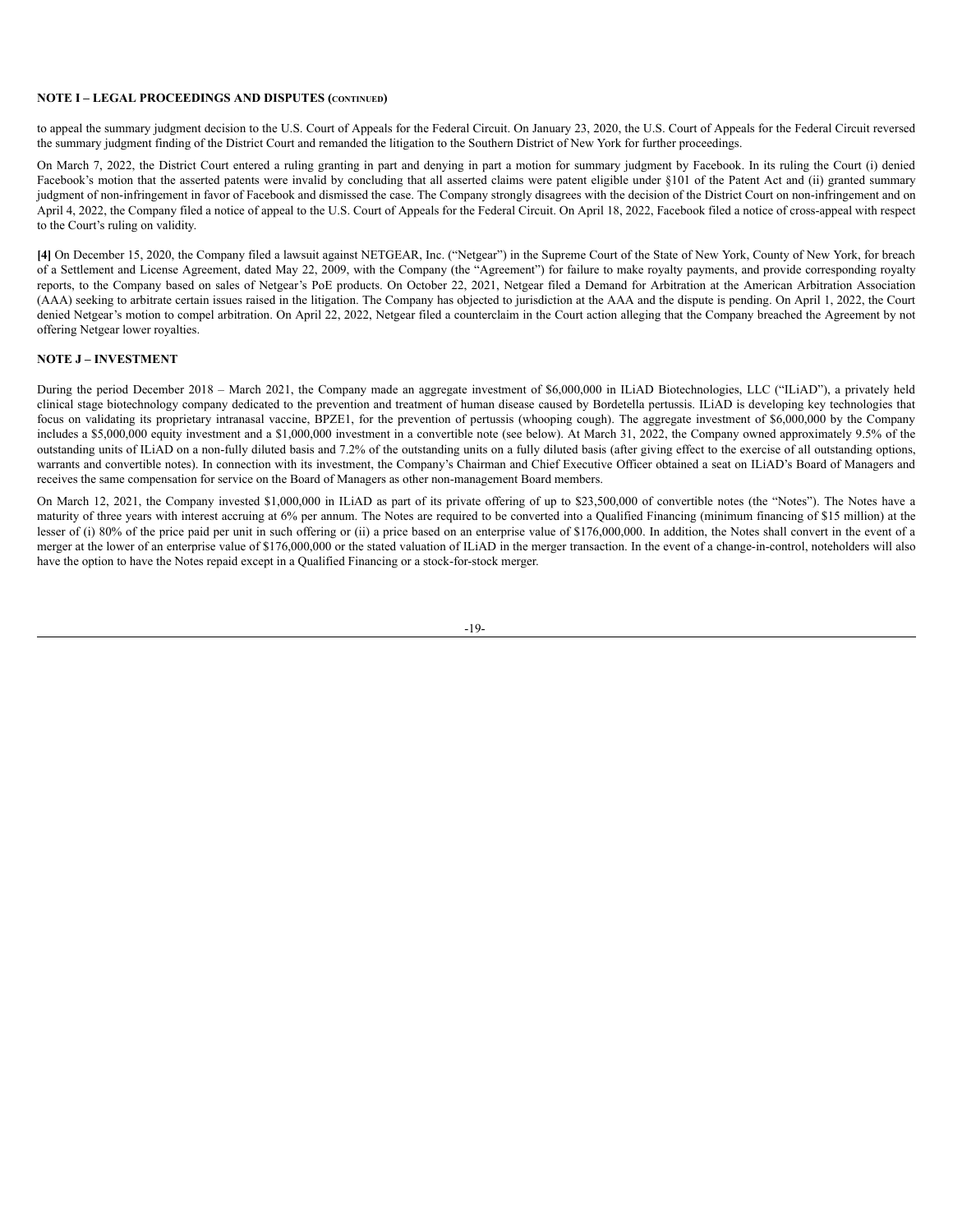### **NOTE J – INVESTMENT (CONTINUED)**

For the three months ended March 31, 2022 and 2021, the Company recorded a net loss from its equity investment in ILiAD of \$433,000 and \$210,000, respectively.

The difference between the Company's share of equity in ILiAD's net assets and the equity investment carrying value reported on the Company's unaudited condensed consolidated balance sheet at March 31, 2022 is due to an excess amount paid over the book value of the investment totaling approximately \$5,000,000 which is accounted for as equity method goodwill.

## **NOTE K – STOCK REPURCHASES**

On June 8, 2021, the Board of Directors authorized an extension and increase of the Company's share repurchase program (the "Share Repurchase Program") to repurchase up to \$5,000,000 of common stock over the subsequent 24 month period. The common stock may be repurchased from time to time in open market transactions or privately negotiated transactions in the Company's discretion. The timing and amount of the shares repurchased is determined by management based on its evaluation of market conditions and other factors. The Share Repurchase Program may be increased, suspended or discontinued at any time. Since inception of the Share Repurchase Program through March 31, 2022, the Company has repurchased an aggregate of 8,984,134 shares of its common stock at an aggregate cost of \$17,225,276 (exclusive of commissions) or an average per share price of \$1.92. The Company did not repurchase any shares of its common stock during the three months ended March 31, 2022. At March 31, 2022, the dollar value of remaining shares that may be repurchased under the Share Repurchase Program was \$3,930,729.

### **NOTE L – CONCENTRATIONS**

The Company had no revenue for the three months ended March 31, 2022. Revenue from one licensee constituted 100% of the Company's revenue of the three months ended March 31, 2021. At March 31, 2022 and December 31, 2021, the Company had no royalty receivables.

## **NOTE M – DIVIDEND POLICY**

The Company's dividend policy consists of semi-annual cash dividends of \$0.05 per share (\$0.10 per share annually) which are anticipated to be paid in March and September of each year. The Company paid dividends consistent with its policy in 2021 and the first quarter of 2022. The Company's dividend policy undergoes a periodic review by the Board of Directors and is subject to change at any time depending upon the Company's earnings, financial requirements and other factors existing at the time.

#### **NOTE N – SUBSEQUENT EVENTS**

On May 1, 2022, the Company signed a new three-year lease for its principal office space in New Canaan, Connecticut, pursuant to which the Company pays a base rent and additional expenses of an aggregate of \$6,000 per month.

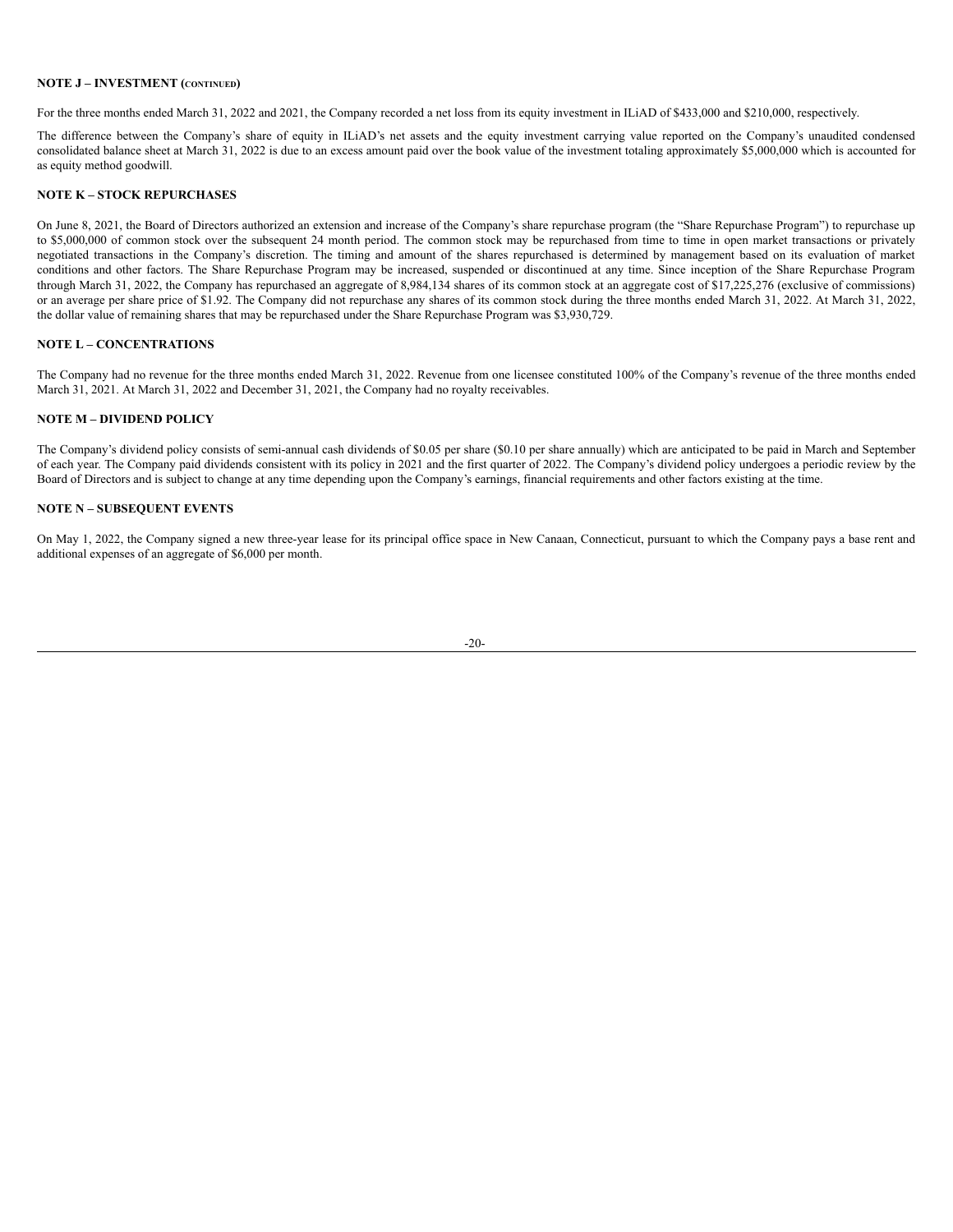### <span id="page-20-0"></span>**ITEM 2: MANAGEMENT'S DISCUSSION AND ANALYSIS OF FINANCIAL CONDITION AND RESULTS OF OPERATIONS**

The following discussion and analysis of our financial condition and results of operations should be read in conjunction with the financial statements and related notes contained elsewhere in this Quarterly Report on Form 10-Q.

#### **OVERVIEW**

Our principal business is the development, licensing and protection of our intellectual property assets. We presently own ninety-six (96) patents including: (i) our Cox Patent Portfolio relating to enabling technology for identifying media content on the Internet and taking further action to be performed after such identification; (ii) our M2M/IoT Patent Portfolio relating to, among other things, enabling technology for authenticating, provisioning and using embedded sim cards in next generation IoT, Machineto-Machine, and other mobile devices, including smartphones, tablets and computers; (iii) our HFT Patent Portfolio covering certain advanced technologies relating to high frequency trading, which inventions specifically address technological problems associated with speed and latency and provide critical latency gains in trading systems where the difference between success and failure may be measured in nanoseconds; (iv) our Mirror Worlds Patent Portfolio relating to foundational technologies that enable unified search and indexing, displaying and archiving of documents in a computer system; and (v) our Remote Power Patent covering the delivery of power over Ethernet (PoE) cables for the purpose of remotely powering network devices, such as wireless access ports, IP phones and network based cameras. In addition, we continually review opportunities to acquire or license additional intellectual property as well as other strategic alternatives.

At March 31, 2022, our principal sources of liquidity consisted of cash and cash equivalents and marketable securities of \$56,535,000 and working capital of \$52,635,000. Based on our cash position, we continually review opportunities to acquire additional intellectual property as well as evaluate other strategic opportunities.

During the period December 2018 through March 2021, we made an aggregate investment of \$6,000,000 in ILiAD, a clinical stage biotechnology company with an exclusive license to sixty (60) patents (see Note J to our unaudited condensed consolidated financial statements included herein). Our investment in ILiAD involves significant risk.

We have been dependent upon our Remote Power Patent for a significant portion of our revenue. Our Remote Power Patent generated licensing revenue in excess of \$187,000,000 from May 2007 through March 31, 2022. We no longer receive licensing revenue for our Remote Power Patent for any period subsequent March 7, 2020 (the expiration date of the patent). Except for our pending legal proceeding against NETGEAR, Inc. involving our Remote Power Patent, our future revenue is entirely dependent on our ability to monetize our other patent assets.

Our current strategy includes continuing our licensing efforts with respect to our intellectual property assets and the monetization of our patent portfolios. In addition, we continue to seek to acquire additional intellectual property assets to develop, commercialize, license or otherwise monetize. Our strategy includes working with inventors and patent owners to assist in the development and monetization of their patented technologies. We may also enter into strategic relationships with third parties to develop, commercialize, license or otherwise monetize their intellectual property. Our patent acquisition and development strategy is to focus on acquiring

#### -21-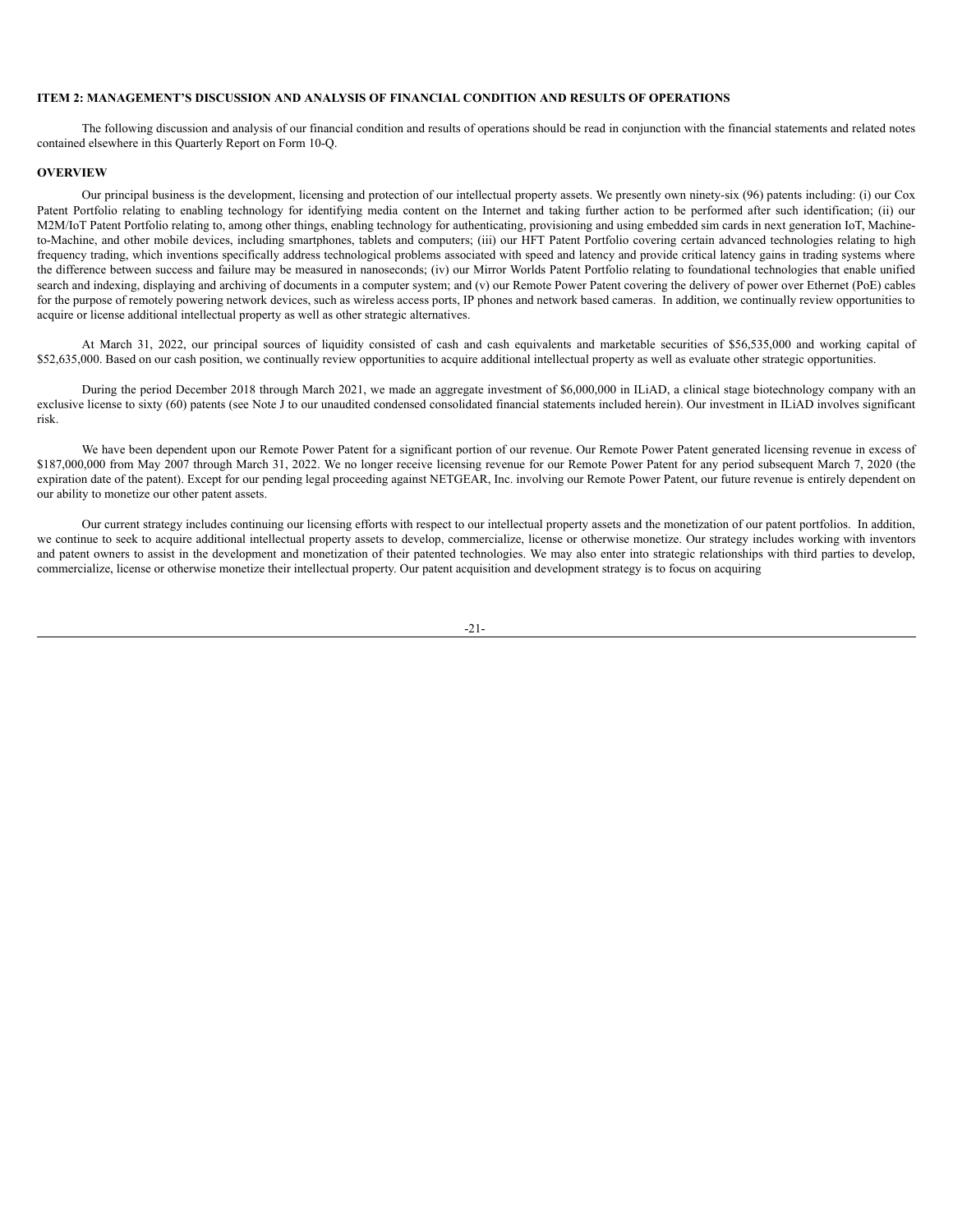high quality patents which management believes have the potential to generate significant licensing opportunities as we have achieved with respect to our Remote Power Patent and Mirror Worlds Patent Portfolio.

On March 25, 2022, we completed the acquisition of a new patent portfolio (the HFT Patent Portfolio) consisting of six U.S. patents and two pending U.S. patents (see Note G[2] to our consolidated financial statements included in this Quarterly Report). On May 10, 2022, we received an additional patent issuance from the U.S. Patent and Trademark Office related to the HFT Patent Portfolio.

All of our revenue for the three months ended March 31, 2021 resulted from the resolution of our contractual dispute with Cisco in which we received \$18,692,000 (see Note I[1] to our unaudited condensed consolidated financial statements included herein). While we have pending litigation involving certain patents within our Cox Patent Portfolio against Google and YouTube and have appealed the judgment of the District Court dismissing our litigation against Facebook on the grounds of non-infringement involving certain patents within our Mirror Worlds Portfolio, we may not achieve successful outcomes of the litigation or the appeal. Accordingly, our future revenue is uncertain.

The significant components of expenses impacting our net income include contingent legal fees and expenses related to our patent litigation (see Note B[7] to our unaudited condensed consolidated financial statements included herein) and incentive compensation payable to our Chairman and Chief Executive Officer pursuant to his employment agreement (see Note H[1] to our unaudited condensed consolidated financial statements included herein), both such components of expenses are based on a percentage of the licensing revenue received by us as a result of litigation or otherwise.

Our quarterly and annual operating and financial results may fluctuate significantly from period to period as a result of a variety of factors that are outside our control, including the timing and our ability to achieve successful outcomes of patent litigation, our ability and timing of consummating future license agreements for our intellectual property, and whether we will achieve a return on our investment in ILiAD Biotechnologies, LLC ("ILiAD") and the timing of any such returns.

Our future operating results may also be materially impacted by our ability to acquire high quality patents which management believes have the potential to generate significant licensing opportunities. In the future, we may not be able to identify or consummate such patent acquisitions or achieve significant licensing revenue with respect to such patent acquisitions.

In 2022 and future years we could be classified as a Personal Holding Company. If this is the case, we would be subject to a 20% tax on the amount of any PHC Income (as defined) for such year that we do not distribute to our shareholders (see Note B[8] to our unaudited condensed consolidated financial statements included in this Quarterly Report).

As to the impact of the global COVID-19 pandemic on us, COVID-19 has and continues to cause some delays in the courts including the scheduling of trial dates, which could adversely affect the timing of our consummation of future license agreements.

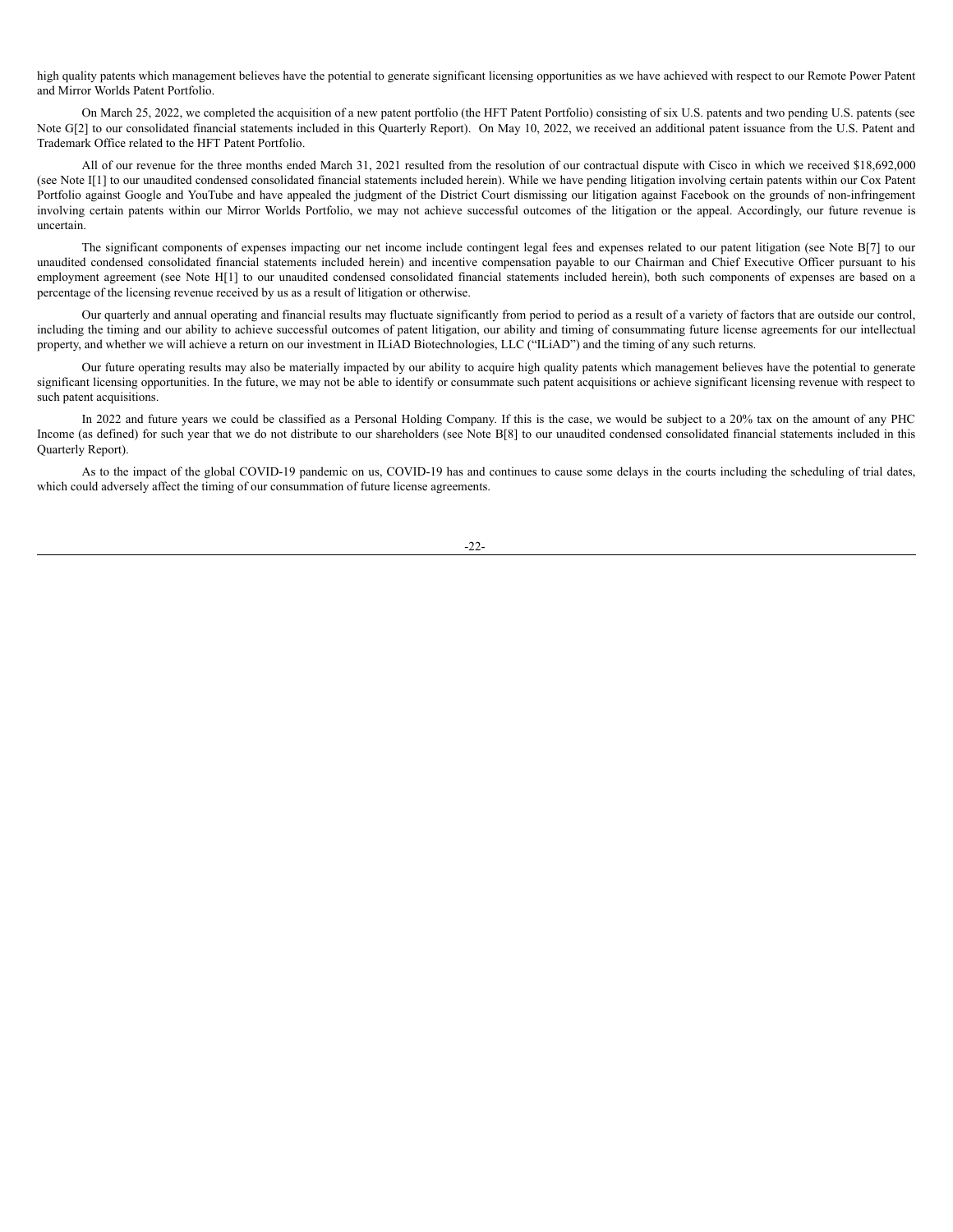On June 9, 2021, our Board of Directors approved the continuation of our dividend policy consisting of semi-annual cash dividends of \$0.05 per share (\$0.10 per share annually) which are anticipated to be paid in March and September of each year. In 2021 and the first quarter of 2022, we paid semi-annual cash dividends in accordance with our dividend policy. Our dividend policy undergoes a periodic review by our Board of Directors and is subject to change at any time depending upon our financial requirements, earnings and other factors existing at the time (see Note M to our unaudited condensed consolidated financial statements included herein).

## **RESULTS OF OPERATIONS**

#### **Three Months Ended March 31, 2022 Compared to Three Months Ended March 31, 2021**

*Revenue*. We had no revenue for the three months ended March 31, 2022 as compared to revenue of \$18,692,000 for the three months ended March 31, 2021. Our revenue of \$18,692,000 for the three months ended March 31, 2021 was from our resolution of a contractual dispute with Cisco concerning licensing of our Remote Power Patent (see Note I[1] to our unaudited condensed consolidated financial statements included herein).

*Operating Expenses*. Operating expenses for the three months ended March 31, 2022 were \$897,000 as compared to \$6,421,000 for the three months ended March 31, 2021. The decrease in operating expenses for the three months ended March 31, 2022 was primarily due to a decrease in costs of revenue of \$5,420,000 as a result of revenue of \$18,692,000 for the three months ended March 31, 2021 from resolution of our contractual dispute with Cisco. Included in the costs of revenue for the three months ended March 31, 2021 were contingent legal fees of \$4,485,000 and \$935,000 of incentive bonus compensation payable to our Chairman and Chief Executive Officer pursuant to his employment agreement (see Note H[1] to our unaudited condensed consolidated financial statements included herein).

Professional fees and related costs were \$250,000 for the three months ended March 31, 2022 as compared to \$355,000 for the three months ended March 31, 2021 as a result of decreased expenses related to patent litigation.

*Operating Income (Loss)*. We had an operating loss of \$897,000 for the three months ended March 31, 2022 compared with operating income of \$12,271,000 for the three months ended March 31, 2021. The decreased operating income of \$13,168,000 for the three months ended March 31, 2022 was primarily due to revenue of \$18,692,000 from the resolution of our contractual dispute with Cisco.

*Income Taxes*. For the three months ended March 31, 2022, we had a current tax expense for federal, state and local income taxes of \$0 and a deferred tax benefit of \$452,000. For the three months ended March 31, 2021, we had a current tax expense for federal, state and local income taxes of \$890,000 and a deferred tax expense of \$1,724,000.

*Share of Net Losses of Equity Method Investee*. We incurred a net loss of \$433,000 during the three month period ended March 31, 2022 related to our equity share in ILiAD Biotechnologies, a clinical stage biotechnology company, as compared to a net loss of \$210,000 for the three months ended March 31, 2021 (see Note J to our unaudited condensed consolidated financial statements included herein).

-23-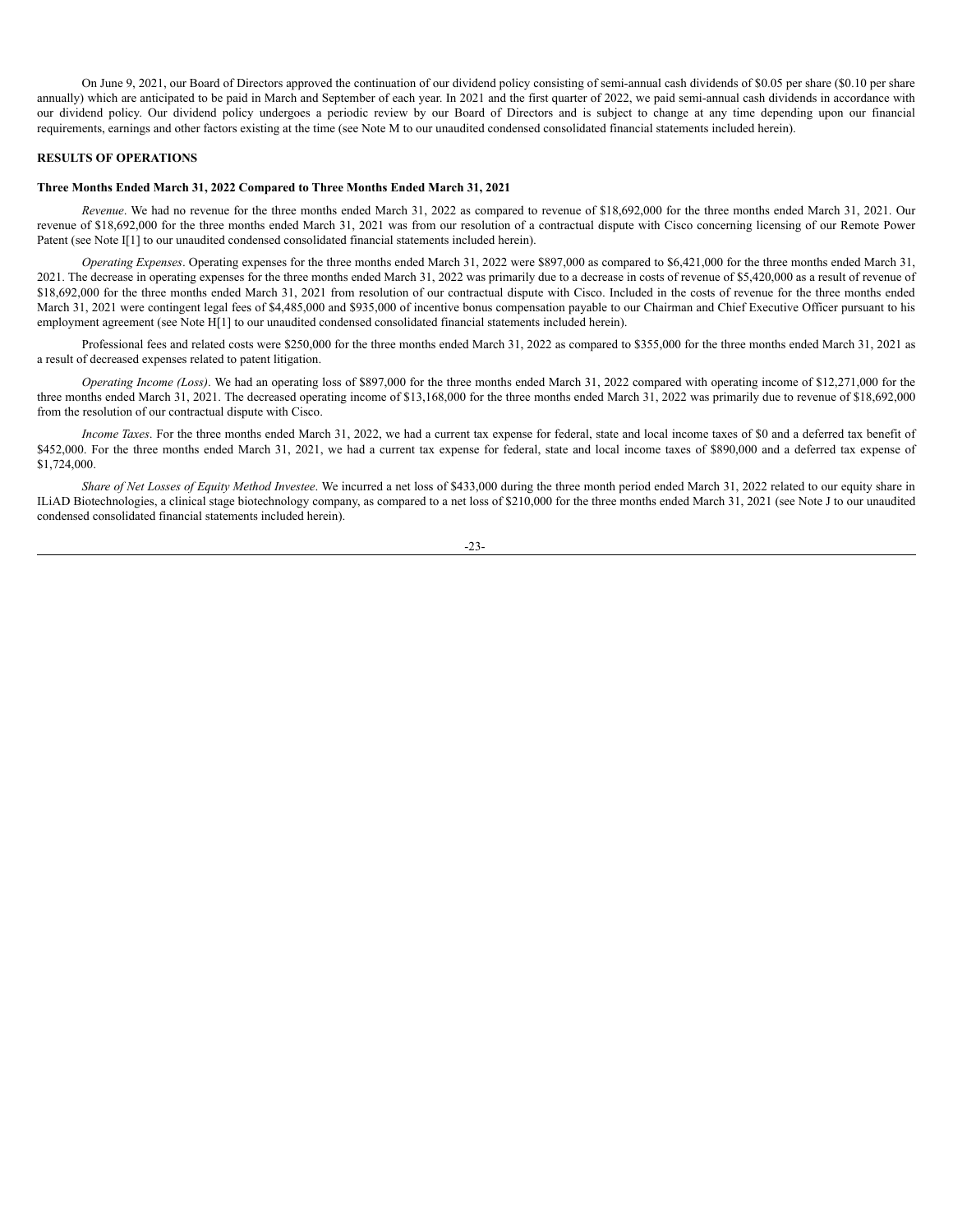*Net Income (Loss)*. As a result of the foregoing, we realized a net loss of \$1,312,000 or \$(0.05) per share basic and \$(0.05) diluted for the three months ended March 31, 2022 compared with net income of \$9,451,000 or \$0.39 per share basic and \$0.38 diluted for the three months ended March 31, 2021. The net loss of \$1,312,000 for the three months ended March 31, 2022 was due to no revenue for such period as compared to \$18,692,000 of revenue for the three months ended March 31, 2021 from the resolution of our contractual dispute with Cisco (see Note I[1] to our unaudited condensed consolidated financial statements included herein).

## **LIQUIDITY AND CAPITAL RESOURCES**

We have financed our operations primarily from revenue from licensing our patents. At March 31, 2022, our principal sources of liquidity consisted of cash and cash equivalents and marketable securities of \$56,535,000 and working capital of \$52,635,000. Based on our current cash position, we believe that we will have sufficient cash to fund our operations for the next twelve months and the foreseeable future.

Working capital decreased by \$3,030,000 at March 31, 2022 to \$52,635,000 as compared to working capital of \$55,665,000 at December 31, 2021. The decrease in working capital of \$3,030,000 for the three months ended March 31, 2022 was primarily due to our net loss of \$1,312,000 during the period.

Net cash used in operating activities for the three months ended March 31, 2022 decreased by \$626,000 from \$1,375,000 for the three months ended March 31, 2021 to \$749,000 for the three months ended March 31, 2022 primarily due to revenue of \$18,692,000 from resolution of our contractual dispute with Cisco during the three months ended March 31, 2021.

Net cash (used in) provided by investing activities during the three months ended March 31, 2022 was \$13,000 as compared to \$1,198,000 for the three months ended March 31, 2021 primarily as a result of the differential of purchases and sales of marketable securities and partially offset by our \$1,000,000 convertible note investment in ILiAD Biotechnologies (see Note J to our unaudited condensed consolidated financial statements included herein).

Net cash used in financing activities for the three months ended March 31, 2022 and 2021 was \$1,302,000 and \$1,206,000, respectively. The change of \$96,000 primarily resulted from an increase of \$112,000 in the value of shares delivered to fund withholding taxes for the three months ended March 31, 2022.

We maintain our cash in money market funds and short-term fixed income securities. Accordingly, we do not believe that our investments have significant exposure to interest rate risk.

-24-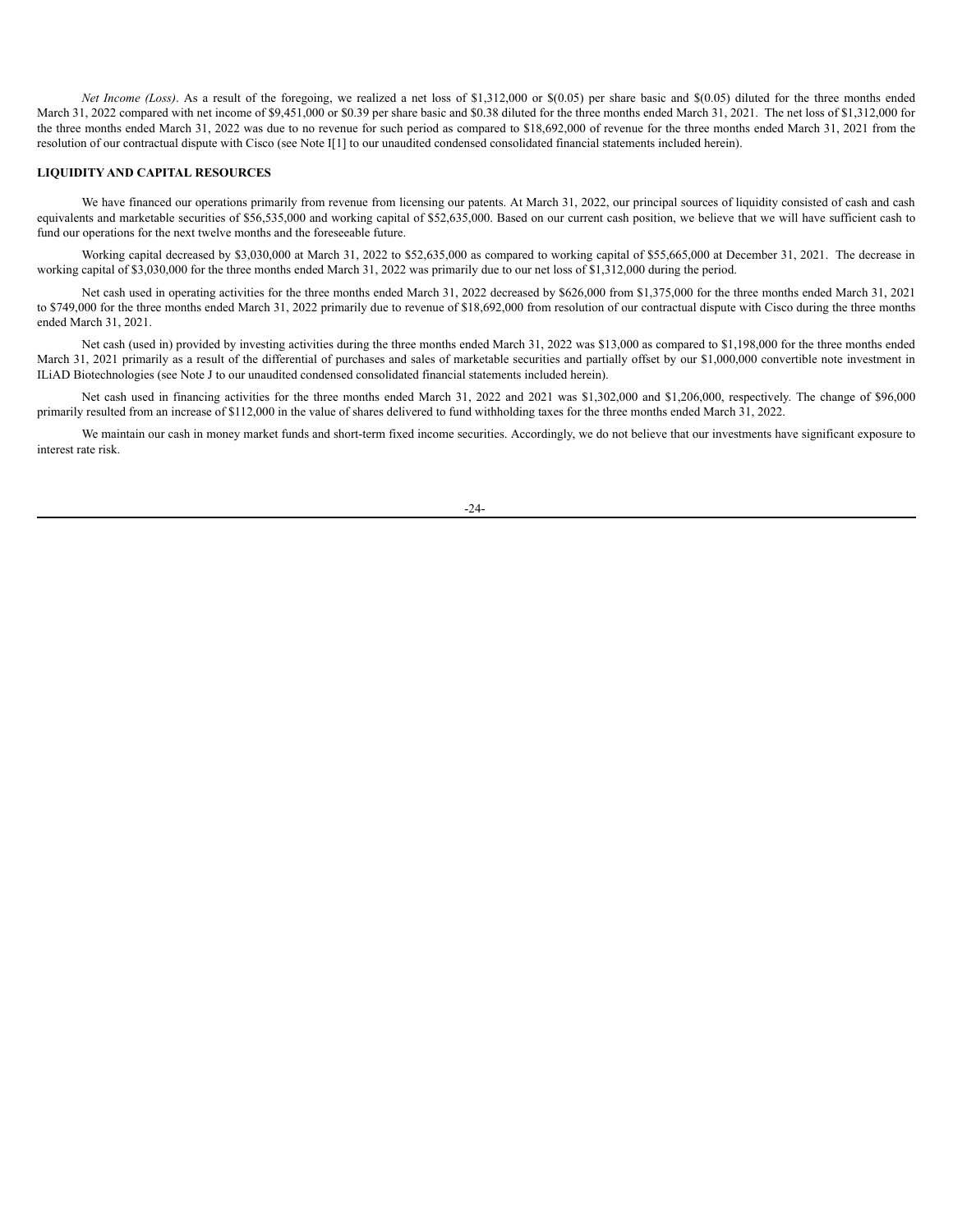## **OFF-BALANCE SHEET ARRANGEMENTS**

We do not have any off-balance sheet arrangements.

## **CONTRACTUAL OBLIGATIONS**

We do not have any long-term debt, capital lease obligations, purchase obligations or other long-term liabilities.

#### **CRITICALACCOUNTING POLICIES**

Our condensed consolidated financial statements are prepared in accordance with GAAP. The preparation of our financial statements included in this Quarterly Report on Form 10-Q requires management to make estimates and assumptions that affect the reported amounts of assets and liabilities and disclosure of contingent assets and liabilities at the date of the financial statements, and the reported amounts of revenues and expenses during the reporting periods. The significant estimates and assumptions made in the preparation of our unaudited condensed consolidated financial statements include revenue recognition, contingent legal fees and related expenses, income taxes, valuation of patents and equity method investments, including the evaluation of the Company's basis difference. Actual results could be materially different from those estimates, upon which the carrying values were based. See also Note B to our unaudited condensed consolidated financial statements included in this quarterly report.

We believe our most critical accounting policies to be the following:

#### **Equity Method Investments**

Equity method investments are equity securities in entities that we do not control but over which we have the ability to exercise significant influence. These investments are accounted for under the equity method of accounting in accordance with ASC 323, *Investments — Equity Method and Joint Ventures* (see Note J hereof). Equity method investments are measured at cost minus impairment, if any, plus or minus the Company's share of an investee's income or loss. Our proportionate share of the income or loss from equity method investments is recognized on a one-quarter lag. When our carrying value in an equity method investment is reduced to zero, no further losses are recorded in our financial statements unless we guaranteed obligations of the investee company or have committed additional funding. When the investee company subsequently reports income, we will not record our share of such income until it equals the amount of our share of losses not previously recognized. Upon sale of equity method investments, the difference between sales proceeds and the carrying amount of the equity investment is recognized in profit or loss.

### **Income Taxes**

We account for income taxes in accordance with Financial Accounting Standards Board (FASB) Accounting Standards Codification (ASC) *Topic 740, Income Taxes* (ASC 740), which requires us to use the assets and liability method of accounting for income taxes. Under the assets and liability method, deferred income taxes are recognized for the tax consequences of temporary (timing) differences by applying enacted statutory tax rates applicable to future years to differences between financial statement carrying amounts and the tax bases of existing assets and liabilities and operating loss and tax credit carry forwards. Under this accounting standard, the effect on deferred income taxes of a change in tax rates is recognized in income in the period that includes the enactment date. A valuation allowance is recognized if it is more likely than not that some portion, or all, of a deferred tax asset will not be realized.

-25-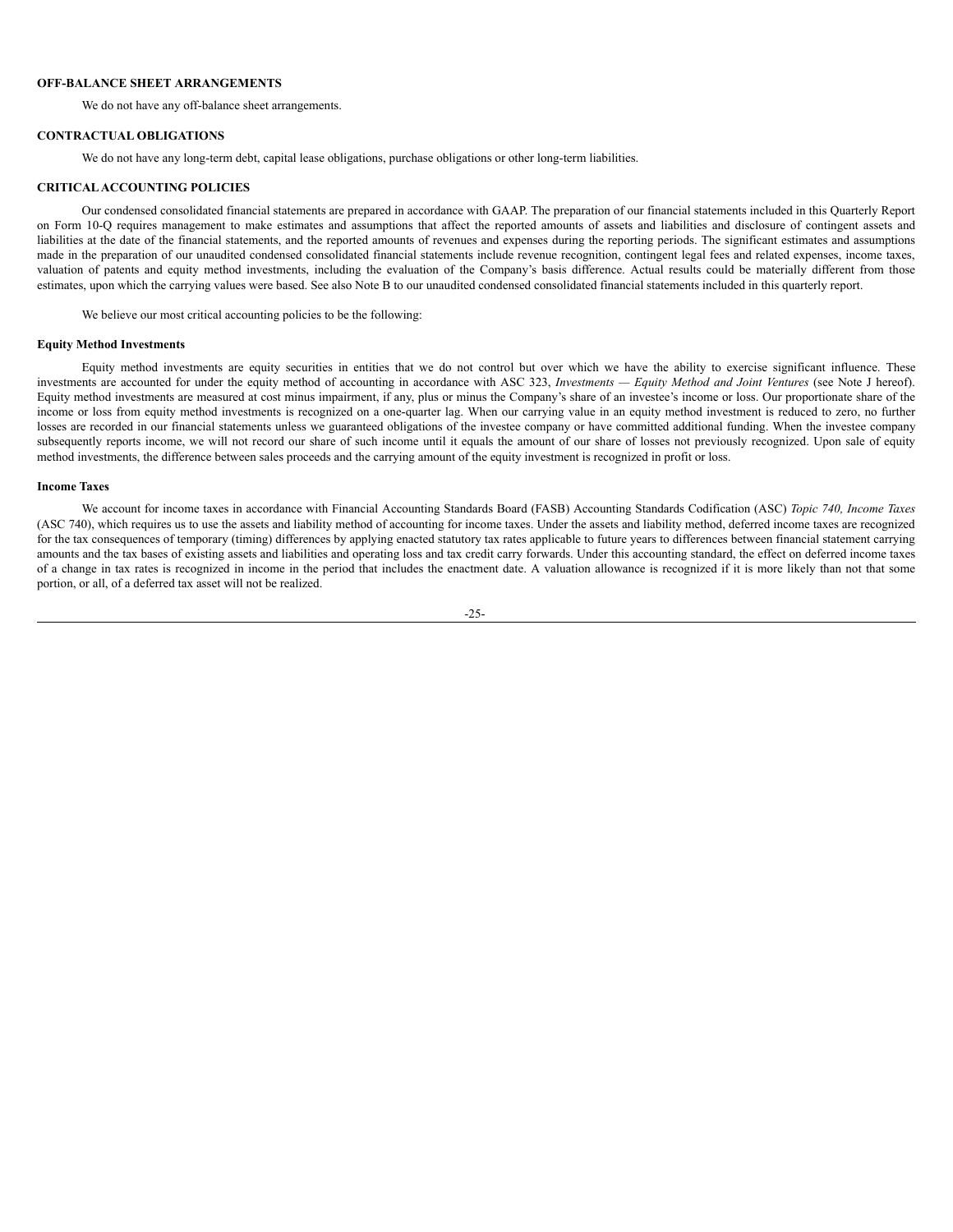### <span id="page-25-0"></span>**ITEM 3. QUANTITATIVE AND QUALITATIVE DISCLOSURES ABOUT MARKET RISK**

Not Applicable

## <span id="page-25-1"></span>**ITEM 4. CONTROLS AND PROCEDURES**

#### (a) Evaluation of Disclosure Controls and Procedures

Our Chief Executive Officer and Chief Financial Officer have evaluated the effectiveness of our disclosure controls and procedures (as defined in Rule 13a-15(e) of the Securities Exchange Act of 1934) as of the end of the period covered by this Quarterly Report on Form 10-Q. Based upon this review, these officers concluded that, as of the end of the period covered by this Quarterly Report on Form 10-Q, our disclosure controls and procedures are effective to ensure that information required to be disclosed by us in the reports we file or submit under the Securities Exchange Act of 1934 is recorded, processed, summarized and reported, within the time periods specified in applicable rules and forms and is accumulated and communicated to management, including our Chief Executive Officer and Chief Financial Officer, to allow timely decisions regarding required disclosure.

#### (b) Changes in Internal Controls

There was no change in our internal control over financial reporting that occurred during the fiscal quarter ended March 31, 2022 that has materially affected, or is reasonably likely to materially affect, our internal control over financial reporting.

### **PART II. OTHER INFORMATION**

## <span id="page-25-2"></span>**ITEM 1. LEGAL PROCEEDINGS**

For a description of our legal proceedings see Note I to our unaudited condensed consolidated financial statements included in this Quarterly Report and Item 1. Legal Proceedings of our Annual Report on Form 10-K for the year ended December 31, 2021 (filed with the SEC on March 30, 2022).

During the three months ended March 31, 2022, the following material events occurred with respect to certain of our legal proceedings:

#### *Mirror Worlds Patent Portfolio*

With respect to our litigation against Facebook in the U.S. District Court for the Southern District of New York, on March 7, 2022, the District Court entered a ruling granting in part and denying in part a motion for summary judgment by Facebook. In its ruling the Court (i) denied Facebook's motion that the asserted patents were invalid by concluding that all asserted claims were patent eligible under §101 of the Patent Act and (ii) granted summary judgment of non-infringement in favor of Facebook and dismissed the case. We strongly disagree with the decision on non-infringement and on April 4, 2022, we filed a notice of appeal to the U.S. Court of Appeals for the Federal Circuit. On April 18, 2022, Facebook filed a cross-appeal with respect to the Court's ruling on validity.

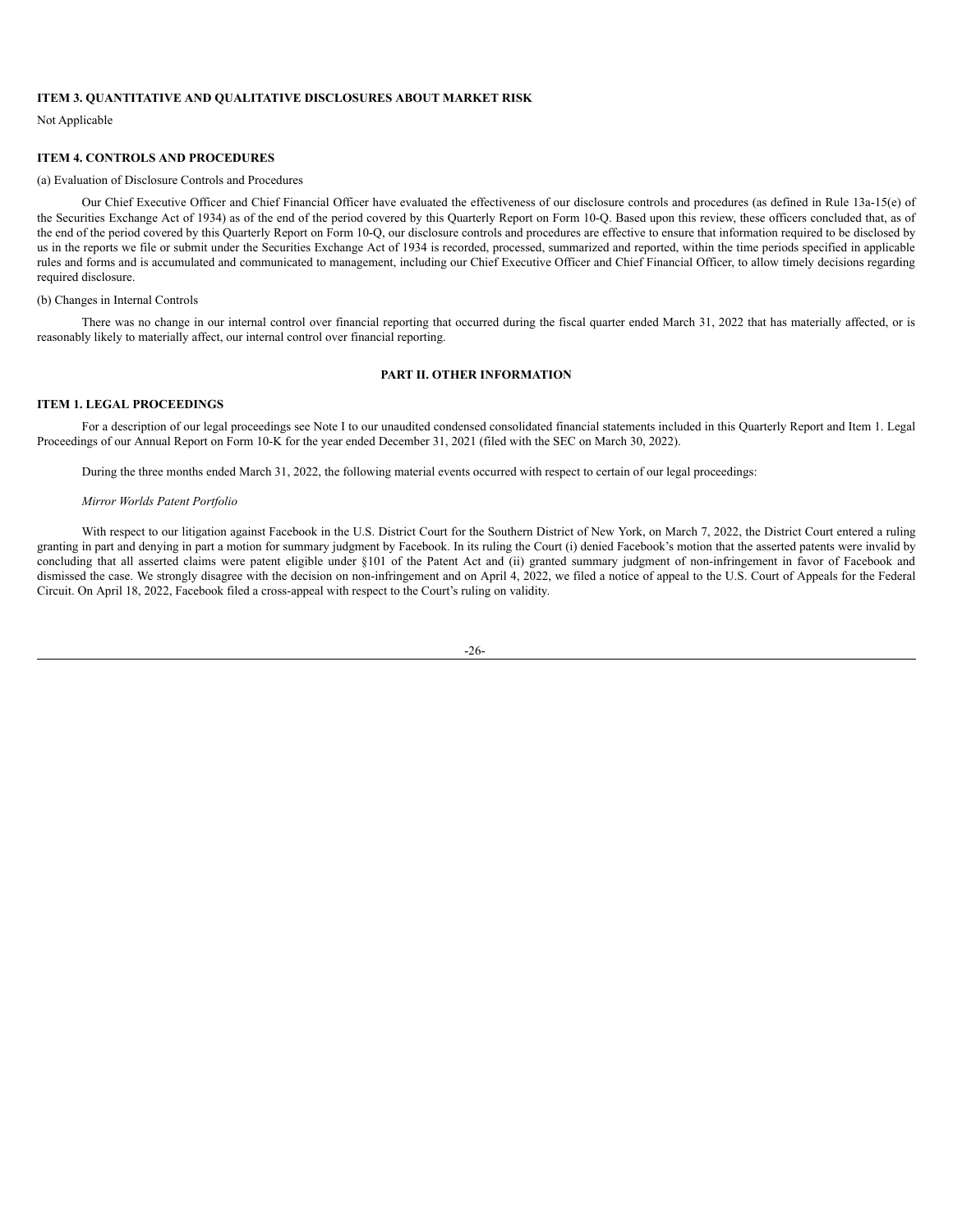### *Netgear Litigation*

With respect to our litigation against NETGEAR, Inc. ("Netgear") in the Supreme Court of the State of New York, County of New York, for breach of a Settlement and License Agreement, dated May 22, 2009, with us (the "Agreement") for failure to make royalty payments to us based on Netgear's sales of PoE products, on April 1, 2022, the Court denied Netgear's motion to compel arbitration. On April 22, 2022, Netgear filed a counterclaim against us alleging that we breached the Agreement by not offering Netgear lower royalty rates.

#### <span id="page-26-0"></span>**ITEM 1A. RISK FACTORS**

Our operations and financial results are subject to various risks and uncertainties that could adversely affect our business, financial condition, results of operations and trading price of our common stock. Investors should carefully consider the risks described in this Quarterly Report on Form 10-Q for the three months ended March 31, 2022, and our Annual Report on Form 10-K for the year ended December 31, 2021 (pages 11-20), filed with the SEC on March 30, 2022.

## <span id="page-26-1"></span>**ITEM 2. UNREGISTERED SALES OF EQUITY SECURITIES AND USE OF PROCEEDS**

## **Recent Issuances of Unregistered Securities**

There were no such issuances during the three months ended March 31, 2022.

#### **Stock Repurchases**

On June 8, 2021, our Board of Directors authorized an extension and increase of the Share Repurchase Program to repurchase up to \$5,000,000 of shares of our common stock over the subsequent 24 month period. The common stock may be repurchased from time to time in open market transactions or privately negotiated transactions in our discretion. The timing and amount of the shares repurchased is determined by management based on its evaluation of market conditions and other factors. The Share Repurchase Program may be increased, suspended or discontinued at any time. Since inception of the Share Repurchase Program in August 2011 through March 31, 2022, we have repurchased an aggregate of 8,984,134 shares of our common stock at an aggregate cost of \$17,225,276 (exclusive of commissions) or an average per share price of \$1.92. During the three months ended March 31, 2022, we did not repurchase any of our shares of common stock. At March 31, 2022, the remaining dollar value of shares that may be repurchased under the Share Repurchase Program was \$3,930,729.

## <span id="page-26-2"></span>**ITEM 3. DEFAULTS UPON SENIOR SECURITIES**

None.

## <span id="page-26-3"></span>**ITEM 5. OTHER INFORMATION**

None.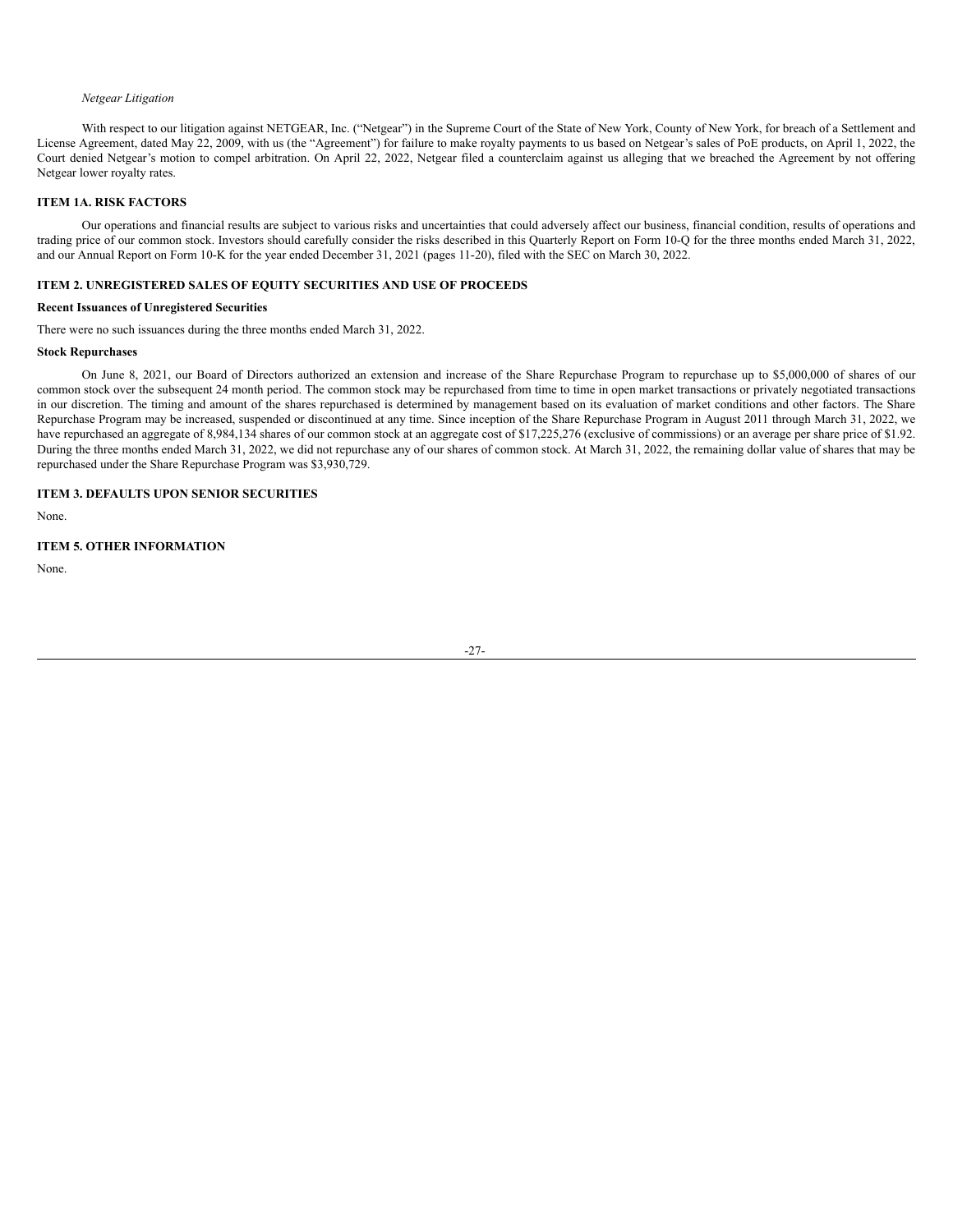## <span id="page-27-0"></span>**ITEM 6. EXHIBITS**

#### (a) Exhibits

- 31.1 Controls and Procedure Certification of Chief Executive Officer pursuant to Section 302 of the [Sarbanes-Oxley](https://s3.amazonaws.com/content.stockpr.com/sec/0001072613-22-000424/exh31-1_18616.htm) Act of 2002.\*
- 31.2 Controls and Procedure Certification of Chief Financial Officer pursuant to Section 302 of the [Sarbanes-Oxley](https://s3.amazonaws.com/content.stockpr.com/sec/0001072613-22-000424/exh31-2_18616.htm) Act of 2002.\*
- 32.1 Certification of Chief Executive Officer pursuant to Section 906 of the [Sarbanes-Oxley](https://s3.amazonaws.com/content.stockpr.com/sec/0001072613-22-000424/exh32-1_18616.htm) Act of 2002.\*
- 32.2 Certification of Chief Financial Officer pursuant to Section 906 of the [Sarbanes-Oxley](https://s3.amazonaws.com/content.stockpr.com/sec/0001072613-22-000424/exh32-2_18616.htm) Act of 2002.\*
- 101 Interactive data files:\*\*
- 101.INS XBRL Instance Document
- 101.SCH XBRL Scheme Document
- 101.CAL XBRL Calculation Linkbase Document
- 101.DEF XBRL Definition Linkbase Document
- 101.LAB XBRL Label Linkbase Document

 $\mathcal{L}_\text{max}$ 

101.PRE XBRL Presentation Linkbase Document

\* Filed herewith

\*\* Furnished herewith

#### -28-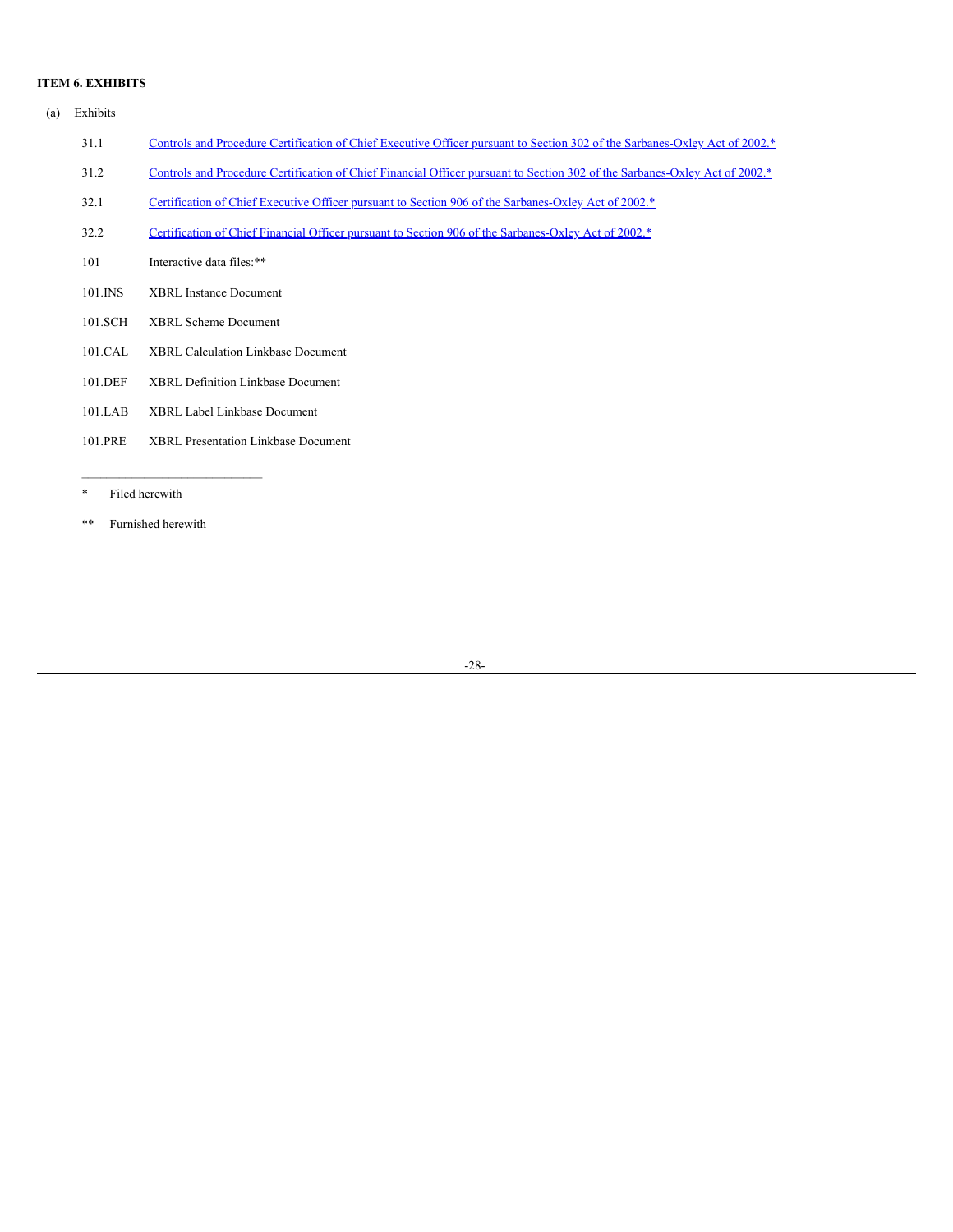## **SIGNATURES**

<span id="page-28-0"></span>Pursuant to the requirements of the Securities Exchange Act of 1934, the registrant has duly caused this report to be signed on its behalf by the undersigned, thereunto duly authorized.

## **NETWORK-1 TECHNOLOGIES, INC.**

Date: May 16, 2022 **By:** /s/ Corey M. Horowitz Corey M. Horowitz Chairman and Chief Executive Officer

Date: May 16, 2022 By: /s/ David C. Kahn David C. Kahn

Chief Financial Officer

-29-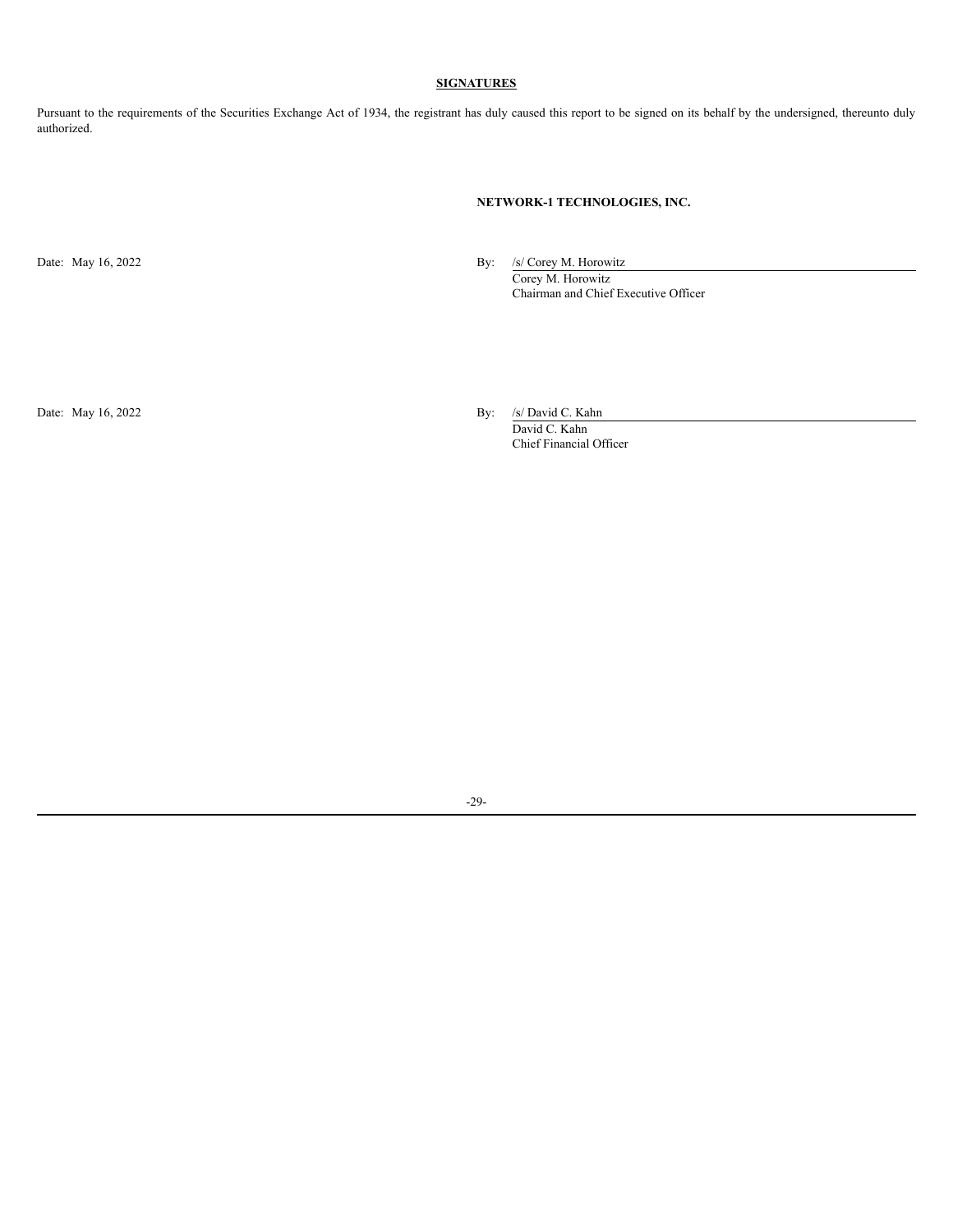#### **CERTIFICATION OF CHIEF EXECUTIVE OFFICER Pursuant to Section 302 of the Sarbanes-Oxley Act of 2002 (18 U.S.C.ss.1350)**

I, Corey M. Horowitz, Chairman and Chief Executive Officer of Network-1 Technologies, Inc. (the "Registrant"), certify that:

1. I have reviewed this quarterly report on Form 10-Q for the quarterly period ended March 31, 2022 of the Registrant;

2. Based on my knowledge, this report does not contain any untrue statement of a material fact or omit to state a material fact necessary to make the statements made, in light of the circumstances under which such statements were made, not misleading with respect to the period covered by this report;

3. Based on my knowledge, the financial statements, and other financial information included in this report, fairly present in all material respects the financial condition, results of operations and cash flows of the Registrant as of, and for, the periods presented in this report;

4. The Registrant's other certifying officer and I are responsible for establishing and maintaining disclosure controls and procedures (as defined in Exchange Act Rules 13a-15(e) and 15d-15(e)) and internal control over financial reporting (as defined in Exchange Act Rules 13a-15(f) and 15d-15(f)) for the Registrant and have:

(a) Designed such disclosure controls and procedures, or caused such disclosure controls and procedures to be designed under our supervision, to ensure that material information relating to the Registrant, including its consolidated subsidiaries, is made known to us by others within those entities, particularly during the period in which this report is being prepared;

(b) Designed such internal control over financial reporting, or caused such internal control over financial reporting to be designed under our supervision, to provide reasonable assurance regarding the reliability of financial reporting and the preparation of financial statements for external purposes in accordance with generally accepted accounting principles;

(c) Evaluated the effectiveness of the Registrant's disclosure controls and procedures and presented in this report our conclusions about the effectiveness of the disclosure controls and procedures, as of the end of the period covered by this report based on such evaluation; and

(d) Disclosed in this report any change in the Registrant's internal control over financial reporting that occurred during the Registrant's most recent fiscal quarter (that Registrant's fourth fiscal quarter in the case of an annual report) that has materially affected, or is reasonably likely to materially affect, the Registrant's internal control over financial reporting; and

5. The Registrant's other certifying officer and I have disclosed, based on our most recent evaluation of internal control over financial reporting, to the Registrant's auditors and the audit committee of the Registrant's board of directors (or persons performing the equivalent functions):

(a) All significant deficiencies and material weaknesses in the design or operation of internal control over financial reporting which are reasonably likely to adversely affect the Registrant's ability to record, process, summarize and report financial information; and

(b) Any fraud, whether or not material, that involves management or other employees who have a significant role in the Registrant's internal control over financial reporting.

Date: May 16, 2022 /s/ Corey M. Horowitz Corey M. Horowitz Chairman and Chief Executive Officer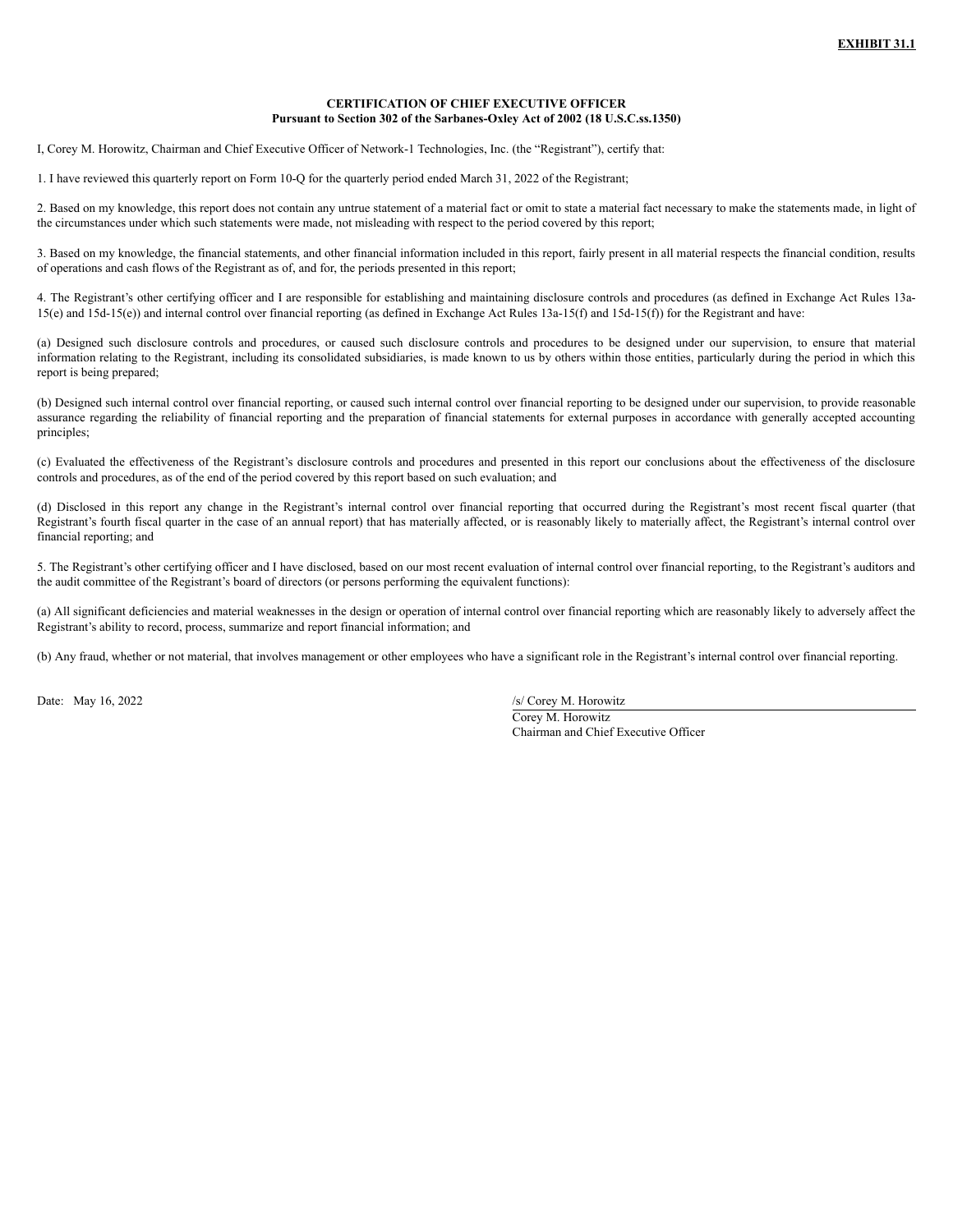## **CERTIFICATION OF CHIEF FINANCIAL OFFICER Pursuant to Section 302 of the Sarbanes-Oxley Act of 2002 (18 U.S.C.ss.1350)**

I, David C. Kahn, Chief Financial Officer of Network-1 Technologies, Inc. (the "Registrant"), certify that:

1. I have reviewed this quarterly report on Form 10-Q for the quarterly period ended March 31, 2022 of the Registrant;

2. Based on my knowledge, this report does not contain any untrue statement of a material fact or omit to state a material fact necessary to make the statements made, in light of the circumstances under which such statements were made, not misleading with respect to the period covered by this report;

3. Based on my knowledge, the financial statements, and other financial information included in this report, fairly present in all material respects the financial condition, results of operations and cash flows of the Registrant as of, and for, the periods presented in this report;

4. The Registrant's other certifying officer and I are responsible for establishing and maintaining disclosure controls and procedures (as defined in Exchange Act Rules 13a-15(e) and 15d-15(e)) and internal control over financial reporting (as defined in Exchange Act Rules 13a-15(f) and 15d-15(f)) for the Registrant and have:

(a) Designed such disclosure controls and procedures, or caused such disclosure controls and procedures to be designed under our supervision, to ensure that material information relating to the Registrant, including its consolidated subsidiaries, is made known to us by others within those entities, particularly during the period in which this report is being prepared;

(b) Designed such internal control over financial reporting, or caused such internal control over financial reporting to be designed under our supervision, to provide reasonable assurance regarding the reliability of financial reporting and the preparation of financial statements for external purposes in accordance with generally accepted accounting principles;

(c) Evaluated the effectiveness of the Registrant's disclosure controls and procedures and presented in this report our conclusions about the effectiveness of the disclosure controls and procedures, as of the end of the period covered by this report based on such evaluation; and

(d) Disclosed in this report any change in the Registrant's internal control over financial reporting that occurred during the Registrant's most recent fiscal quarter (the Registrant's fourth fiscal quarter in the case of an annual report) that has materially affected, or is reasonably likely to materially affect, the Registrant's internal control over financial reporting; and

5. The Registrant's other certifying officer and I have disclosed, based on our most recent evaluation of internal control over financial reporting, to the Registrant's auditors and the audit committee of the Registrant's board of directors (or persons performing the equivalent functions):

(a) All significant deficiencies and material weaknesses in the design or operation of internal control over financial reporting which are reasonably likely to adversely affect the Registrant's ability to record, process, summarize and report financial information; and

(b) Any fraud, whether or not material, that involves management or other employees who have a significant role in the Registrant's internal control over financial reporting.

Date: May 16, 2022 /s/ David C. Kahn

David C. Kahn Chief Financial Officer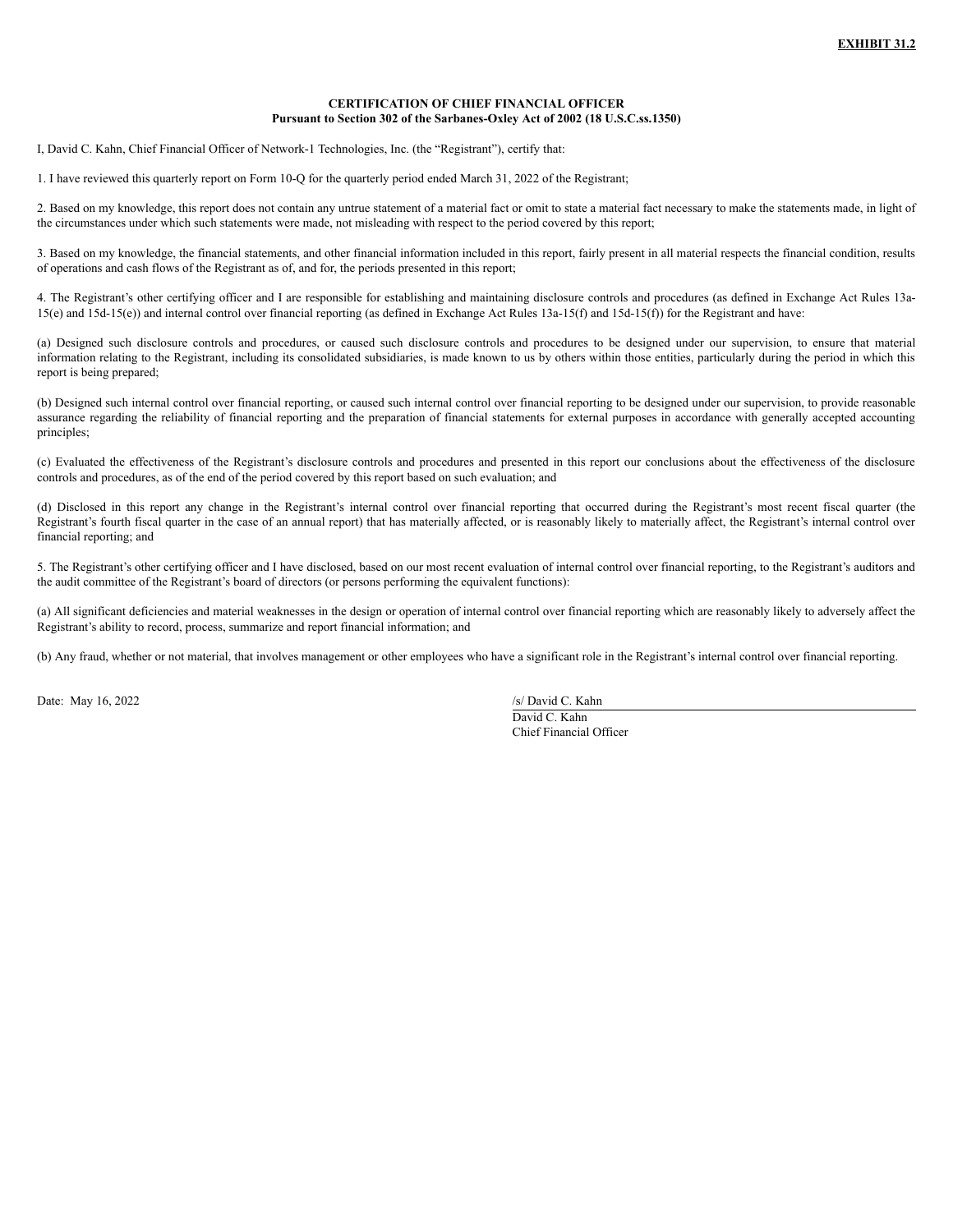## **CERTIFICATION OF CHIEF EXECUTIVE OFFICER**

## **Pursuant to Section 906 of the Sarbanes-Oxley Act of 2002 (18 U.S.C. ss. 1350)**

Pursuant to Section 906 of the Sarbanes-Oxley Act of 2002 (18 U.S.C. ss. 1350), the undersigned, Corey M. Horowitz, Chief Executive Officer and Chairman of Network-1 Technologies, Inc., a Delaware corporation (the "Company"), does hereby certify to his knowledge, that:

The Quarterly Report on Form 10-Q for the quarter ended March 31, 2022 of the Company (the "Report") fully complies with the requirements of Section 13(a) or 15(d) of the Securities Act of 1934, and the information contained in the Report fairly presents, in all material respects, the financial condition and results of operations of the Company.

> /s/ Corey Horowitz Chief Executive Officer and Chairman May 16, 2022